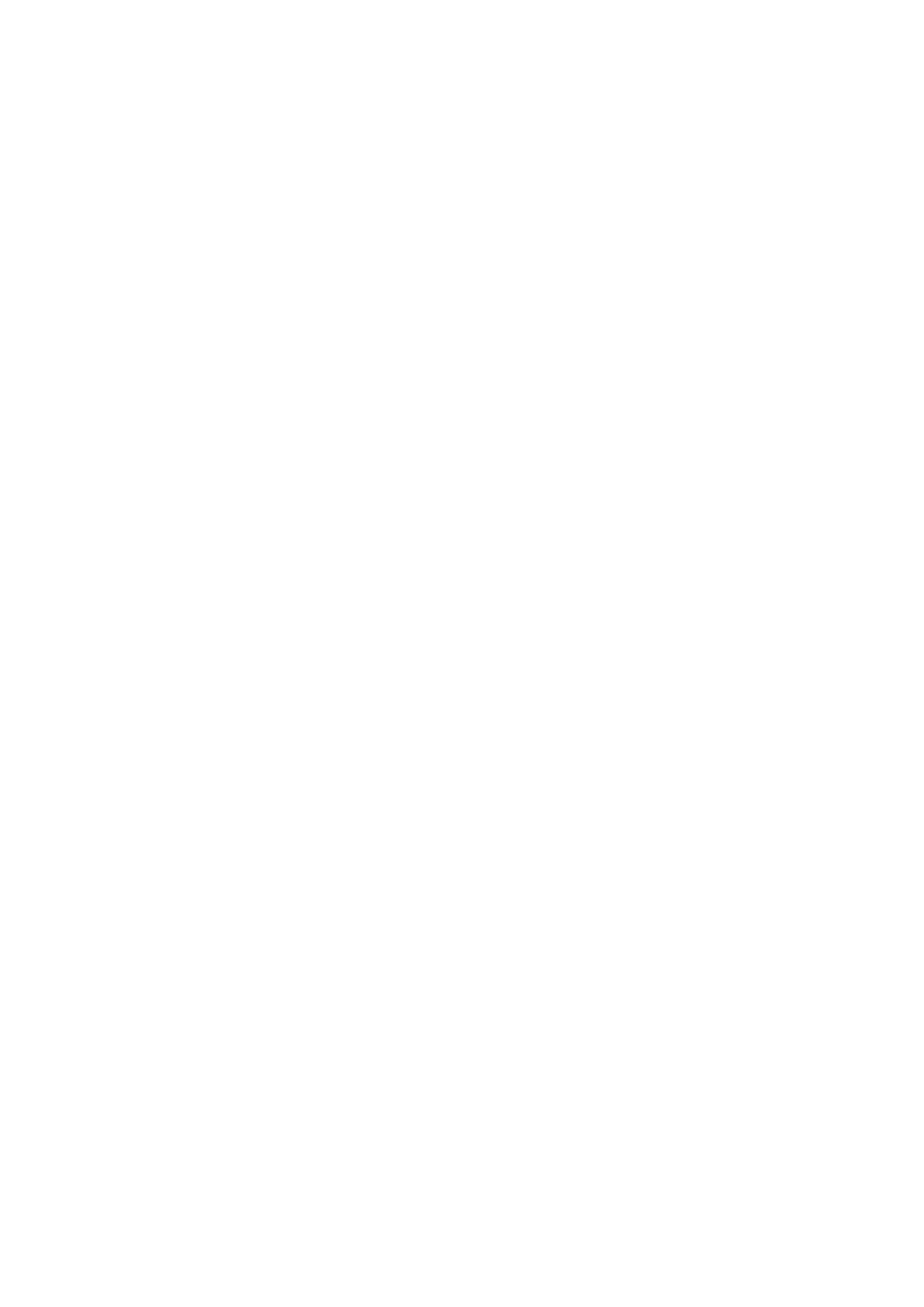## **Startup funding in logistics**

New money for an old industry?

Authors

Ludwig Hausmann Tobias Wölfel Jaron Stoffels Oliver Fleck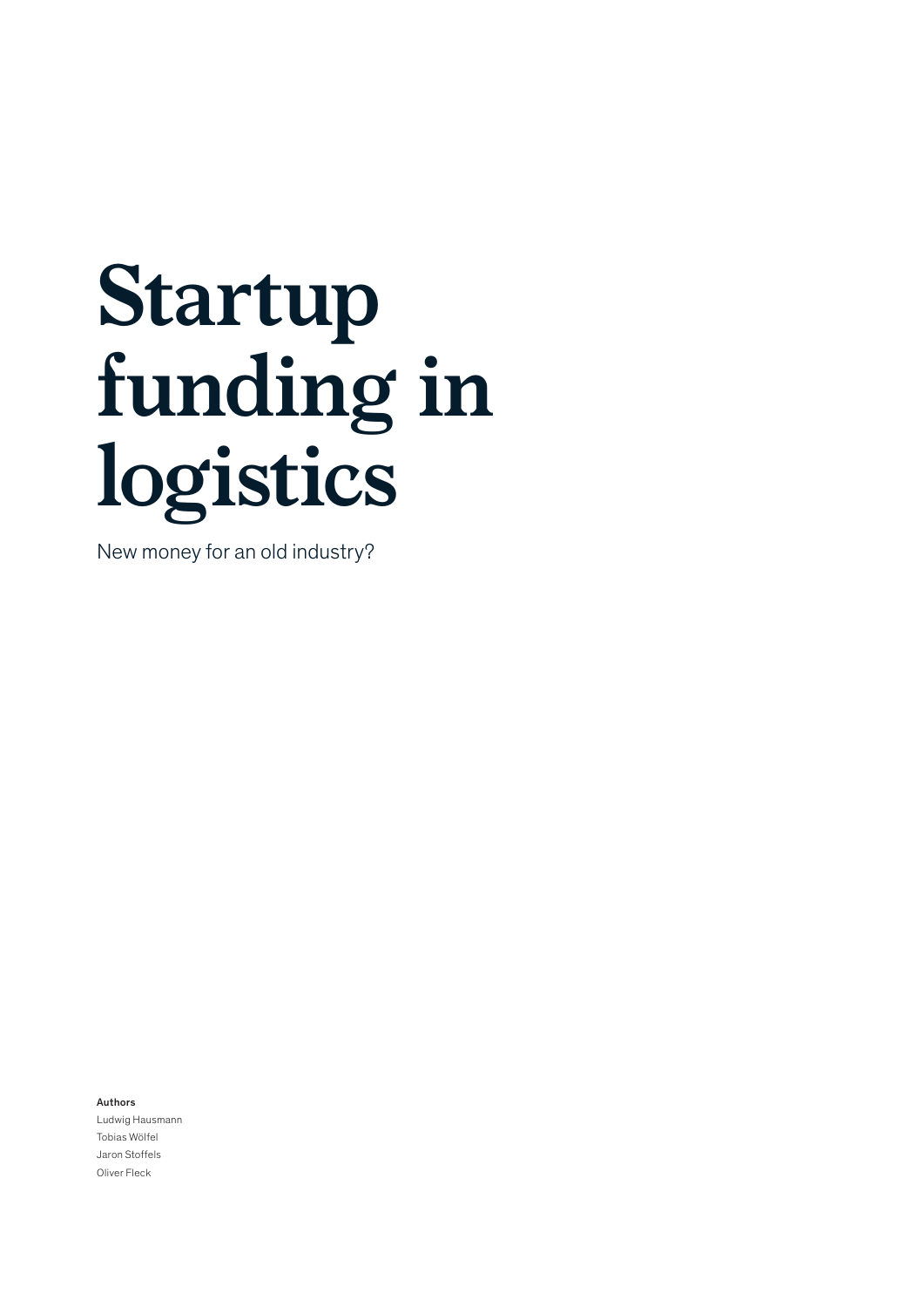### **Startup funding in logistics**

**Logistics and freight transportation – a tale of inefficiencies and gradual improvements**

The transport and logistics sector has seen marked improvements in recent decades, despite its history of coping with inefficiencies.

Fundamental efficiency increases have typically been linked to new technologies and applications entering the market, such as the introduction of containers and pallets. Along with the facilitated handling of goods, came an explosion in trade volumes, and the resulting economies of scale brought costs down. As transport and logistics became more efficient, prices decreased (Exhibit 1).

### Exhibit 1

### **The industry is undeniably under constant pressure to lower costs**



1. Figures before 1930 are calculated indirectly, based on the share of transport costs of wheat.

Source: McKinsey analysis (US Air Transport Association (2010); Baldwin (1999); World Economic Outlook (May 1997))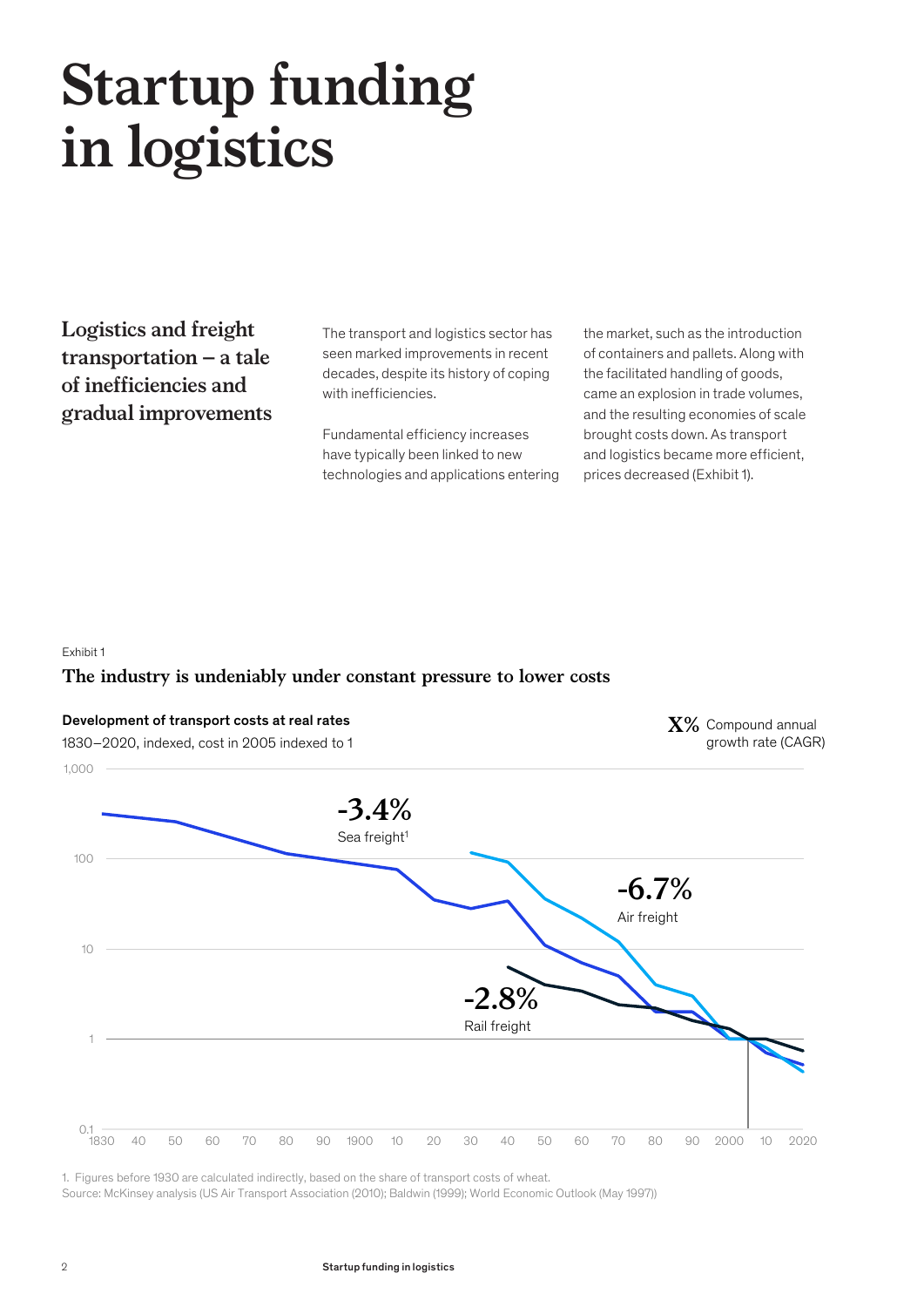# **50%**

of the US' largest importers still use spreadsheets to manage their complex international supply chain

### **The analysis focuses on startups that provide logistics services**

Logistics is defined as the outsourced movement or storage of goods and includes warehousing and storage, parcel delivery, trucking, freight shipping, rail cargo, and air cargo. The sample includes companies active in the delivery of groceries but excludes startups in the area of delivering prepared food (e.g., Delivery Hero), as these logistics services are traditionally insourced.

Despite all this progress, inefficiencies are still far from being eradicated. In fact, they are prevalent everywhere you look in the industry. A high number of breakpoints (e.g., a normal crosscountry trade has to go through more than ten parties, each of which has multiple touch points; dwell time in container yards can exceed five days), complex pricing rules, intuitionbased decision making, and little data standardization present significant challenges in the industry. Shippers and consignees need to interact with up to 25 different entities (customs, terminals, shipping lines, forwarders, authorities, etc.). A typical door-todoor spot freight quote contains more than 20 line items. 50 percent of the US' largest importers still use spreadsheets to manage their complex international supply chain. These are only a few examples of the many inefficiencies that the industry continues to face. The complexity of the industry's landscape and its operations has prevented the development of quick-fix solutions to these inefficiencies.

Furthermore, a high degree of market fragmentation, partly into microbusinesses (e.g., mom-and-pop truckers, delivery drivers, independent freight brokers) means fierce competition. Combined with a lack of transparency, this keeps prices down and has even forced the industry to operate below a break-even point in certain years and not earn its cost of capital during some cycles. This is illustrated in more detail in the recently published report "Pathway to value creation in transport and logistics."1

In fact, logistics costs as a share of GDP have decreased by 1 to 7 percentage points over recent decades. Developed countries, such as Germany, Switzerland, or the US, could reduce logistics costs as a share of GDP by about 1 percentage point, while some emerging markets, such as Malaysia, Taiwan, or the UAE have reached a

reduction as high as 7 percentage points from their previously higher base.

Low profitability has made it difficult for the industry to experiment with fundamentally new solutions – it's hard to reinvent yourself when you're struggling to maintain profits quarter after quarter. The comparatively low and continuously decreasing prices (in real terms) have also kept the industry's customers relatively quiet – increasing customer expectations and direct pressure from the consumer that have led to changes in many other industries (travel, retail, mobility, and others) have been largely absent until recently in a traditional, B2B-shaped industry. Today's incumbent logistics companies have only gradually adapted to new technologies. Requirements for flawless execution, operational efficiencies amid complexity, and low margins have prevented them from testing radical solutions on existing issues and shielded them from the first wave of disruptive startup activity seen in other sectors with the advent of the internet. Vessels have become bigger and equipped with more and more technology, but the basic operating model has stayed the same. The concept of asset-light third-party logistics providers as supply chain orchestrators was born in the 1970s, and to this day, Kühne + Nagel, DHL, and traditional family enterprises like Fiege are still the key players in freight forwarding and contract logistics.

As incumbent logistics companies are often too rigid to bring about drastic changes, a new generation of logistics startups, backed by investors with deep pockets, aims to solve some of the industry's oldest issues and address entirely new and rapidly growing market needs. In this article, recent funding trends in the logistics industry are analyzed, and a perspective is derived on the implications for incumbent logistics companies, logistics startups, and investors.

<sup>1</sup> https://www.mckinsey.com/~/media/mckinsey/industries/travel%20transport%20and%20logistics/our%20insights/creating%20value%20in%20 transportation%20and%20logistics/pathway%20to%20value%20creation.ashx.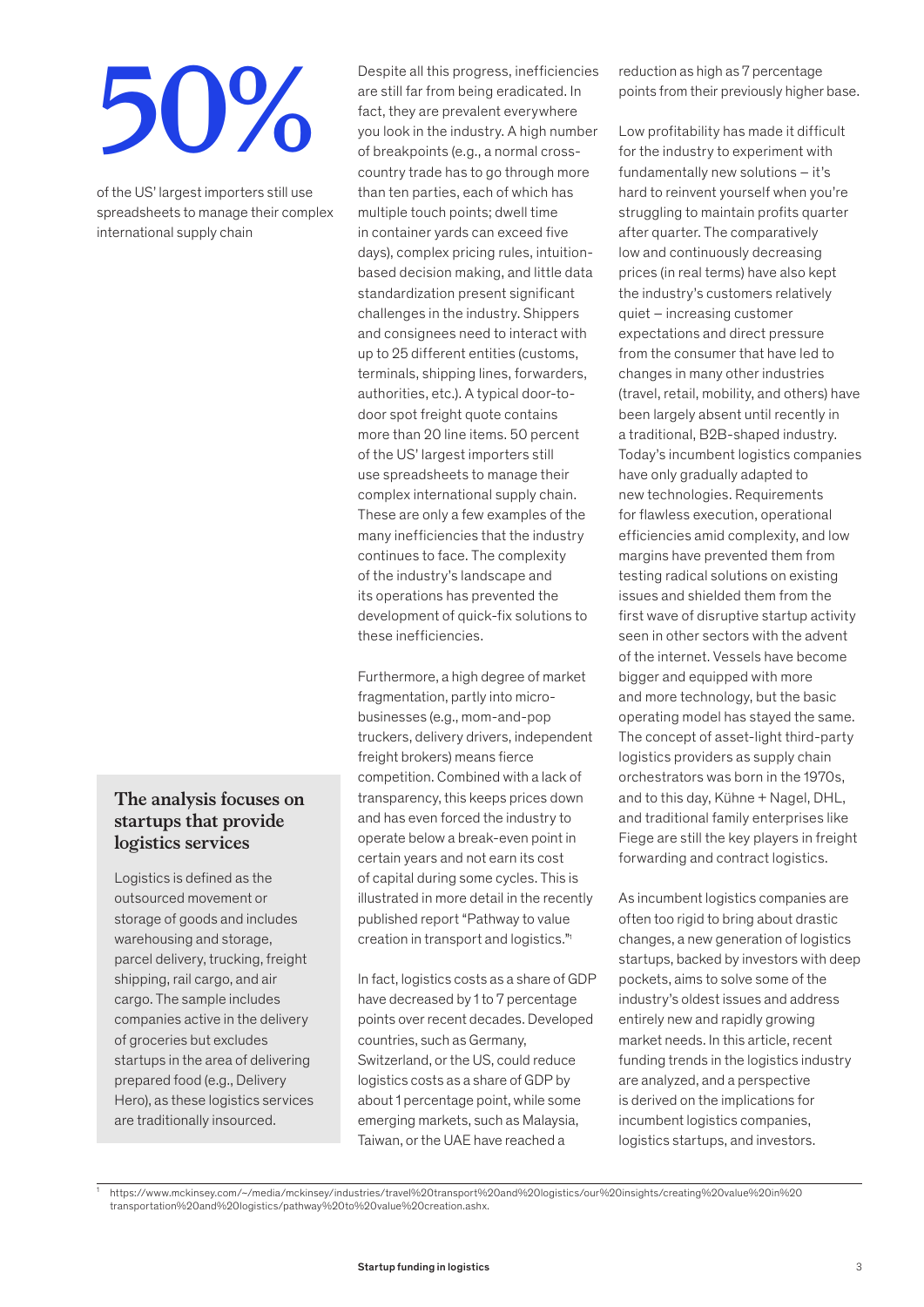### **>90%**

of total startup funding in logistics to date has been analyzed (USD 26 billion, 120 startups)

More than 120 of the biggest logistics startups were analyzed; they are seven years old on average and represent an estimated 93 percent (approximately USD 26 billion) of total startup funding in logistics to date. Most of this funding comes from early- and late-stage venture capital, but a few mature startups have raised money from private equity or through corporate rounds. Interestingly, only one company in the sample has gone public as of the time of this publication. Hangzhou-based unicorn BEST Inc. (NYSE:BEST) provides a wide range of logistics services and had its IPO in September 2017, raising USD 450 million. The company is backed by online retail giant Alibaba and predominantly offers traditional logistics services, such as lessthan-truckload services, express delivery, and cross-border door-to-door services (from and to China). The company also

offers a bidding platform that allows users to source truck capacity and complements these services with its proprietary tech platform as well as retail and finance services.

The sample includes companies that are focused exclusively on logistics. Diversified startups with the majority of their business in non-logistics segments are not part of the sample (e.g., Uber or GoJek. Although Uber Freight and GoJek are engaged in logistics, their main product remains the passenger mobility platform; since Uber raised well over USD 24 billion and GoJek well over USD 3 billion, including these would significantly distort the picture due to the big proportion of non-logistics activities).

### Exhibit 2

### **Total funding in logistics startups has seen a dramatic increase over the last few years, growing at a 76% CAGR from 2014**



Source: CB Insights; Crunchbase; company websites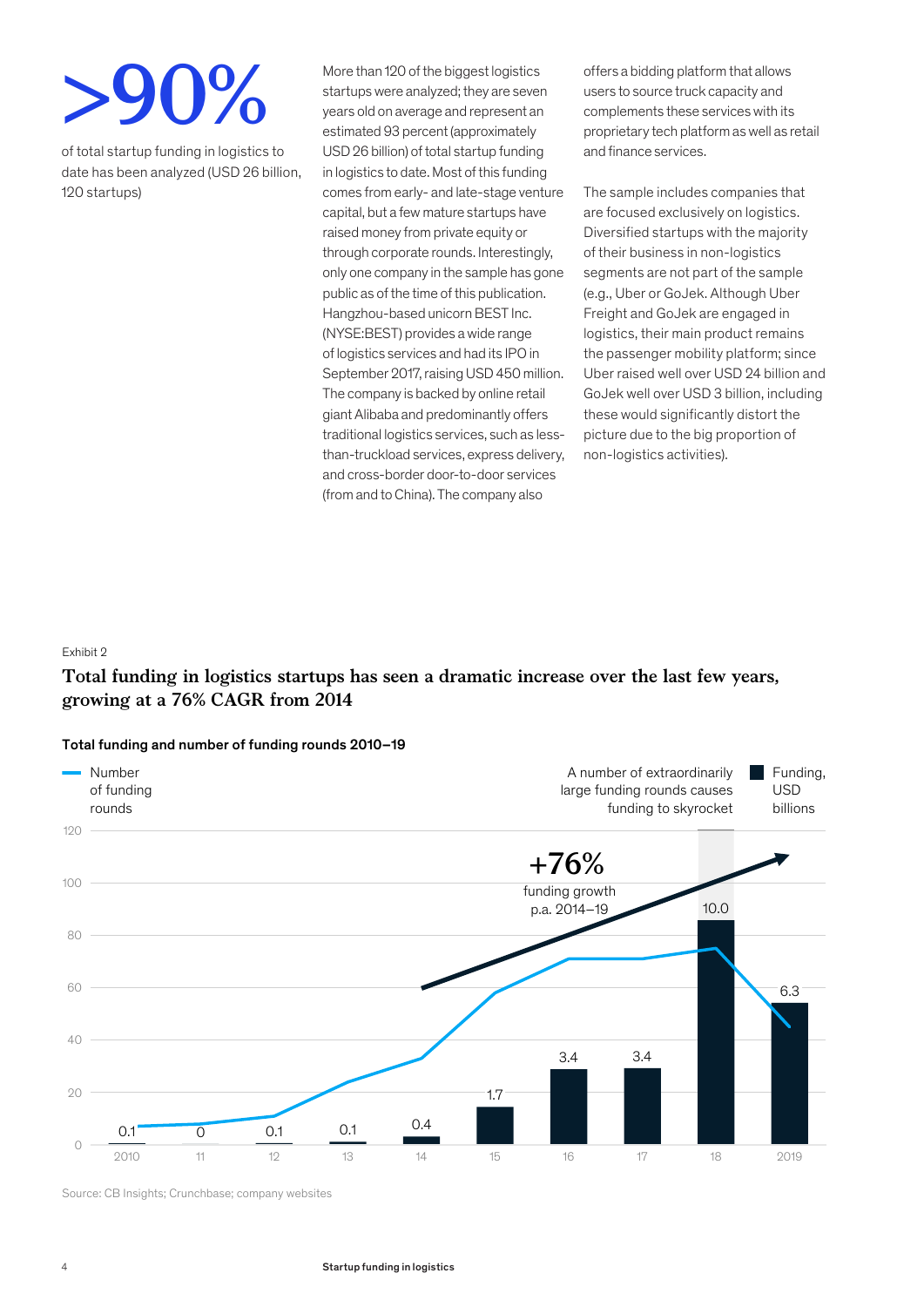**The growth story is no longer fueled by more funding rounds; instead, it is fueled by startups reaching maturity and receiving larger funding rounds**

### **Venture capital discovered the logistics industry in 2015**

Seeing an enormous market that is growing and is poised for disruption given the vast inefficiencies, the venture capital industry has increasingly cast an eye on startups in the logistics industry. Around USD 28 billion has been invested, almost all of which was raised in 2015 or later. Neeraj Bharadwaj, Managing Director of the Carlyle Asia buyout team, explains the interest as follows: "We see significant potential for technology-enabled logistics in the country with the growth of e-commerce as well as increasing customer focus on on-time delivery and service levels." This comment was made after the announcement of Carlyle's investment in Delhivery.<sup>2</sup>

Exhibit 2 shows that the number of reported deals involving the companies from our sample was stagnant from 2016 to 2018 and even dropped in 2019, while the average deal size and thus total funding grew threefold over the same period. Therefore, the growth story is no longer fueled by more funding rounds; instead, it is fueled by startups reaching maturity and receiving larger funding rounds.

2019 began with strong tailwind in Q1. Highlights include the USD 1 billion round from Flexport, a US-based digital freight forwarder. However, the rest of the year saw a significant slowdown compared to the boom in 2018. Nonetheless, funding is much higher compared to the years before 2018.

<sup>2</sup> https://www.carlyle.com/media-room/news-release-archive/carlyle-group-acquires-significant-minority-stake-delhivery.

### Exhibit 3

### **Funding volume growth in logistics startups has outpaced overall venture growth**



Venture funding growth in logistics compared to overall venture growth Indexed growth, funding in 2014 indexed to 1x

Source: McKinsey; Crunchbase; PitchBook 1. Excludes PE, corporate, and all other rounds; only venture rounds considered.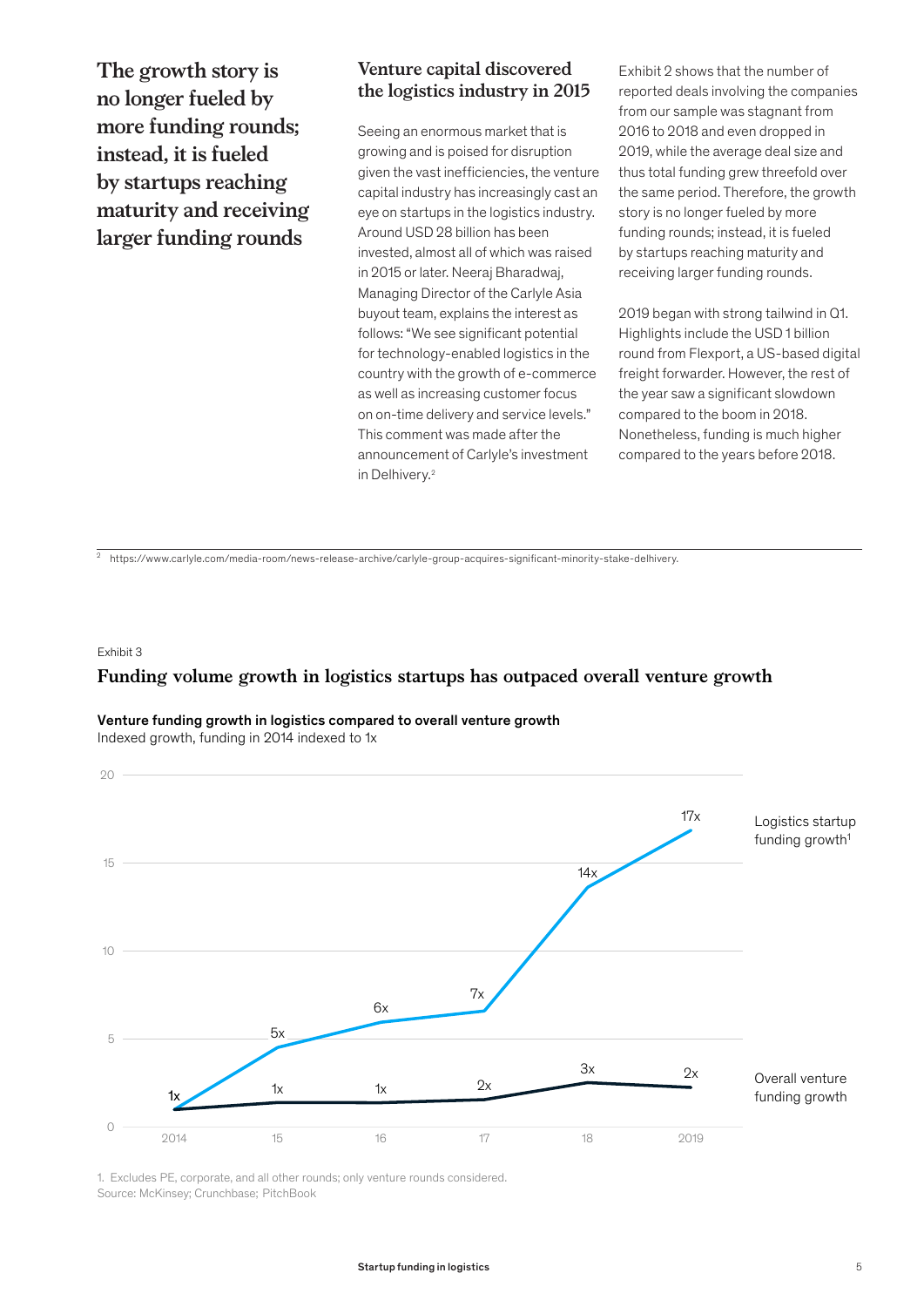**Funding is highly concentrated, and several startups with enormous funding receive just as much funding as the remaining startups combined**

This follows the pattern of the overall venture capital industry. Stories of failed IPOs and internal turmoil in startups have led investors to become more cautious with their money; so 2019, while much higher than the years before, didn't break venture capital's record year in 2018 (see Exhibit 3).

Even when excluding private equity and corporate rounds, logistics funding in 2019 grew 17-fold compared to 2014 and has therefore clearly outgrown overall venture funding across all industries, which has "only" doubled since 2014 (see Exhibit 3). While only around USD 375 million was raised in 2014, USD 6.3 billion was invested in logistics startups in 2019.

Similar to other industries, funding is highly concentrated, and several startups with enormous funding receive just as much funding as the remaining startups combined. Consequently, the ten best-funded companies have received about 46 percent of total funding, and the top 20 have accounted for around 66 percent of total funding (see Exhibit 4).

### **Most funding goes to startups working on last-mile and freight platforms – Instacart, Manbang, and Flexport**

This significant rise in funding begs the question: where does all this money go, and what are the trends getting investors so excited about this industry? (see Exhibit 5 and Exhibit 6).

### Exhibit 4

### **The 10 best-funded startups account for 46% of total funding**

### Cumulative funding

Percentage of total funding



### Startups ranked by funding received

Source: Crunchbase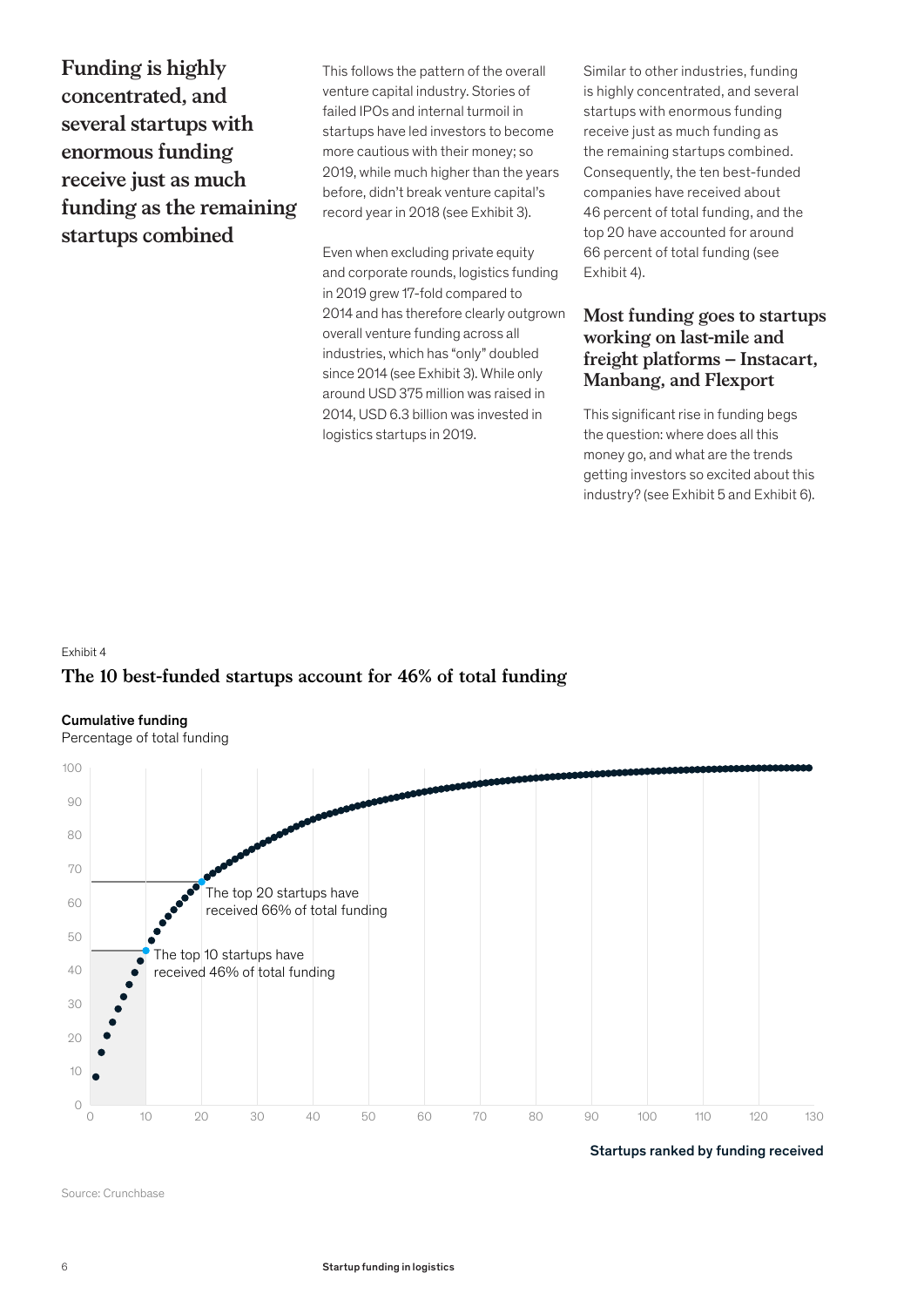### **Startups were assigned to 11 distinct business models challenging 4 traditional industry segments: the last-mile delivery category has received far more funding than other segments**

|                                                               |                                                                                                                                                             | Traditional industry:<br>CEP<br>Storage |     |     | Transport<br>Tech |                                     |
|---------------------------------------------------------------|-------------------------------------------------------------------------------------------------------------------------------------------------------------|-----------------------------------------|-----|-----|-------------------|-------------------------------------|
| <b>Startup business</b><br>model                              | <b>Description</b>                                                                                                                                          | Total funding, USD billions             |     |     |                   | <b>Examples</b>                     |
| New last-mile<br>delivery models                              | Offer innovative last-mile delivery<br>services to retailers and individuals by<br>using crowdsourced delivery, drones,<br>AVs, etc.                        |                                         |     |     | 9.9               | New DaDa<br><b>HiveBox</b>          |
| Road freight<br>marketplaces<br>and solutions                 | Increase efficiency by connecting<br>shippers and trucking companies via<br>marketplaces or provide fleet<br>management services                            |                                         |     | 6.0 |                   | Blackbuck<br>Convoy<br>Manbang      |
| Warehousing                                                   | Develop logistics infrastructure or<br>optimize the storage and fulfillment of<br>goods through robotics, self-driving<br>vehicles, micro-fulfillment, etc. |                                         | 3.3 |     |                   | <b>ESR</b><br>NewEase               |
| Air and ocean<br>transportation                               | Offer booking and management of<br>international shipments, incl. value-added<br>services (e.g., track and trace, customs)                                  | 1.6                                     |     |     |                   | FreightOS<br>Flexport<br>Freighthub |
| Traditional third-<br>party or contract<br>logistics services | Provide third-party logistics services<br>mainly in emerging markets with lack of<br>established players                                                    | 1.4                                     |     |     |                   | Best Inc.<br>Juma<br>Peisong        |
| New entrants in<br>the parcel<br>business                     | Act as a traditional parcel business:<br>include pickup, sorting, and delivery                                                                              | 1.2                                     |     |     |                   | Delhivery<br>Ninja Van              |
| <b>Asset tracking</b>                                         | Develop and manufacture chips, sensors,<br>and RFID technology to enhance supply<br>chain visibility                                                        | 0.9                                     |     |     |                   | C <sub>3</sub><br>Scandit           |
| B <sub>2</sub> B<br>e-commerce<br>specialists                 | Provide a specific value-chain-focused<br>solution to online retailers (e.g., return<br>logistics, e-fulfillment, conversion<br>optimization)               | 0.7                                     |     |     |                   | Shippo<br>ShipBob                   |
| Inventory/order<br>management                                 | Optimize inventory allocation through<br>software and analytics                                                                                             | 0.5                                     |     |     |                   | Optoro<br>Relex                     |
| Intelligence<br>providers                                     | Develop software or AI applications, e.g.,<br>to provide better forecasts, optimize<br>replenishment, or increase pricing<br>transparency                   | 0.5                                     |     |     |                   | Xeneta<br>FourKites                 |
| <b>Blockchain</b>                                             | Develop distributed-ledger technology to<br>enhance transparency and security                                                                               | 0.2                                     |     |     |                   | ShipChain                           |

Note: CEP = courier, express, and parcel

Source: CB Insights; Crunchbase; company websites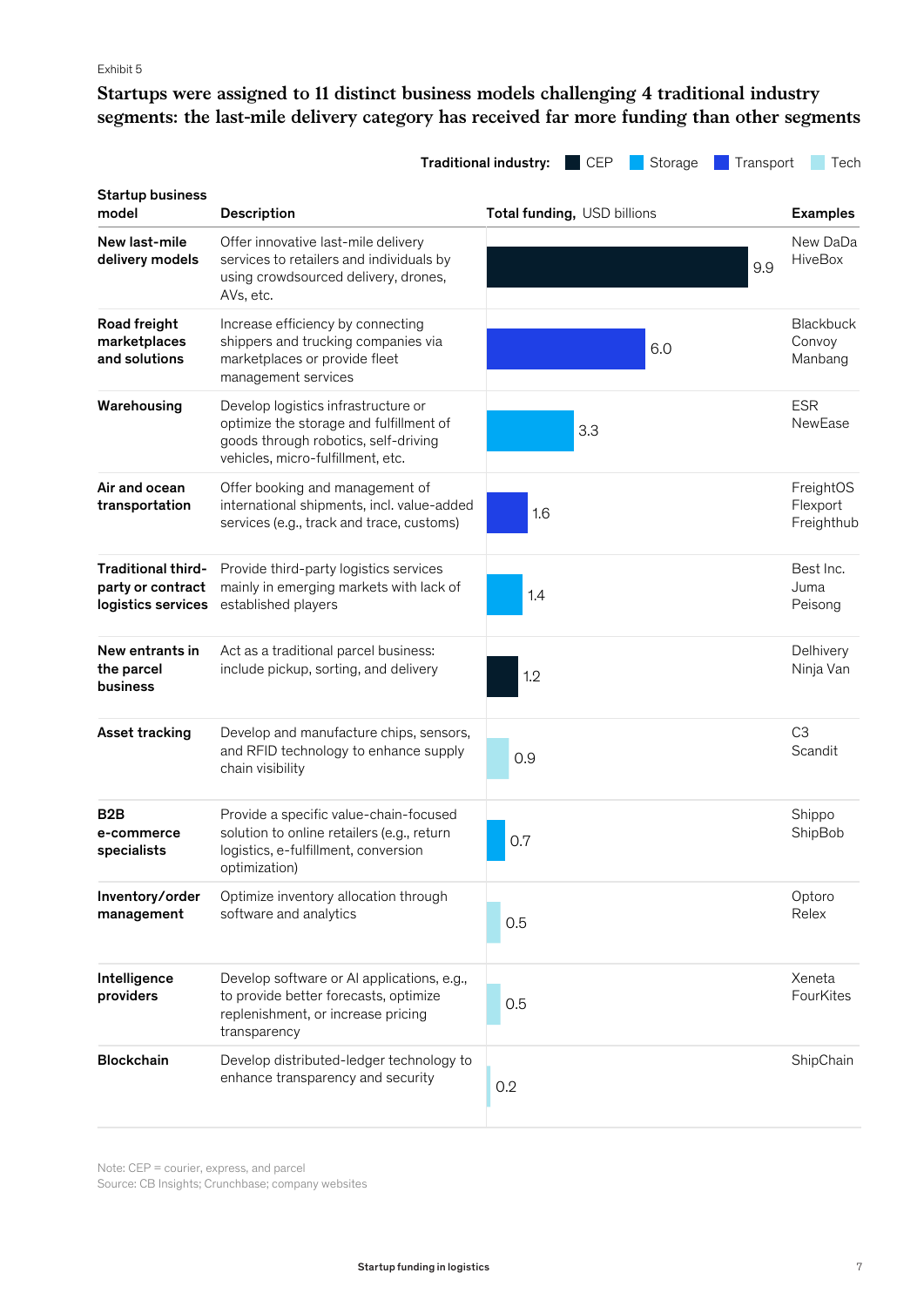### **Startups in the CEP market have attracted the most funding, despite a smaller addressable market**

| <b>Traditional</b><br>industry                    | <b>Market size</b><br>USD billions, 2017 | <b>CAGR</b><br>$2017 - 23$ | Challenged by startups in                                 | <b>Total funding</b><br>USD billions, until 2019 |  |
|---------------------------------------------------|------------------------------------------|----------------------------|-----------------------------------------------------------|--------------------------------------------------|--|
| <b>CEP</b>                                        | 319                                      | $8 - 9\%$                  | New last-mile delivery models                             | 9.9                                              |  |
|                                                   |                                          |                            | New entrants in the parcel business                       | 1.2                                              |  |
| Transport                                         | 2,249                                    | $2 - 4\%$                  | Road freight marketplaces and solutions                   | 6.0                                              |  |
|                                                   |                                          |                            | Air and ocean transportation                              | 1.6                                              |  |
| Storage and<br>physical supply<br>chain solutions | 340                                      | $3 - 5%$                   | Warehousing                                               | 3.3                                              |  |
|                                                   |                                          |                            | Traditional third-party or contract<br>logistics services | 1.4                                              |  |
|                                                   |                                          |                            | B2B e-commerce specialists                                | 0.7                                              |  |
| <b>Tech</b>                                       | 40                                       | $5 - 6%$                   | Asset tracking                                            | 0.9                                              |  |
|                                                   |                                          |                            | Inventory/order management                                | 0.5                                              |  |
|                                                   |                                          |                            | Intelligence providers                                    | 0.5                                              |  |
|                                                   |                                          |                            | Blockchain                                                | 0.2                                              |  |

Note: CEP = courier, express, and parcel

Source: CB Insights; Crunchbase; company websites

### **Most funding was raised by startups offering lastmile delivery services to retailers and individuals**

### **Last-mile – venture capital's favorite**

Most funding, around USD 11.1 billion, was raised by startups offering lastmile delivery services to retailers and individuals – a venture capital bet that was analyzed in detail in 2017.<sup>3</sup> This last-mile segment benefits from the growth in their addressable market, e-commerce logistics (8 to 9 percent CAGR from 2017 to 2023).

Most of the analyzed last-mile startups rely on unconventional delivery modes, e.g., using crowdsourced delivery, drones, AVs, and parcel lockers. As they make up USD 9.9 billion of the 11.1 billion, these are more successful in raising funds when compared to their peers relying on a more traditional fleet. Companies like Nuro Inc. and Hive Box are major attractions for investors in this category and benefit from the hype around their unconventional delivery modes as they anticipate *The Next Normal* in last-mile parcel delivery.4

Nuro designs, manufactures, and operates delivery robots. Their robot is being piloted in Houston, Texas, and Scottsdale, Arizona. Currently, Nuro works together with retailer Kroger to deliver groceries for a fee. The Californiabased company's Series B brought in USD 940 million in February 2019 and was led by SoftBank's Vision Fund.<sup>5</sup>

Hive Box, a Shenzhen-based startup, was established in 2015 and now operates more than 150,000 parcel lockers located across China, which handle more than 9 million parcels per day. Five express companies, including SF Express, have a stake in the startup. The company raised USD 323 million in a Series B round in January 2018 and currently totals more than USD 700 million in funding.<sup>6</sup>

- <sup>4</sup> https://www.mckinsey.com/featured-insights/the-next-normal/parcel-delivery.
- <sup>5</sup> https://www.theverge.com/2019/3/14/18265397/nuro-robot-delivery-houston-texas-kroger.
- <sup>6</sup> Crunchbase.

<sup>3</sup> https://www.mckinsey.it/sites/default/files/the-urban-delivery-bet-usd-5-billion-in-venture-capital-at-risk.pdf.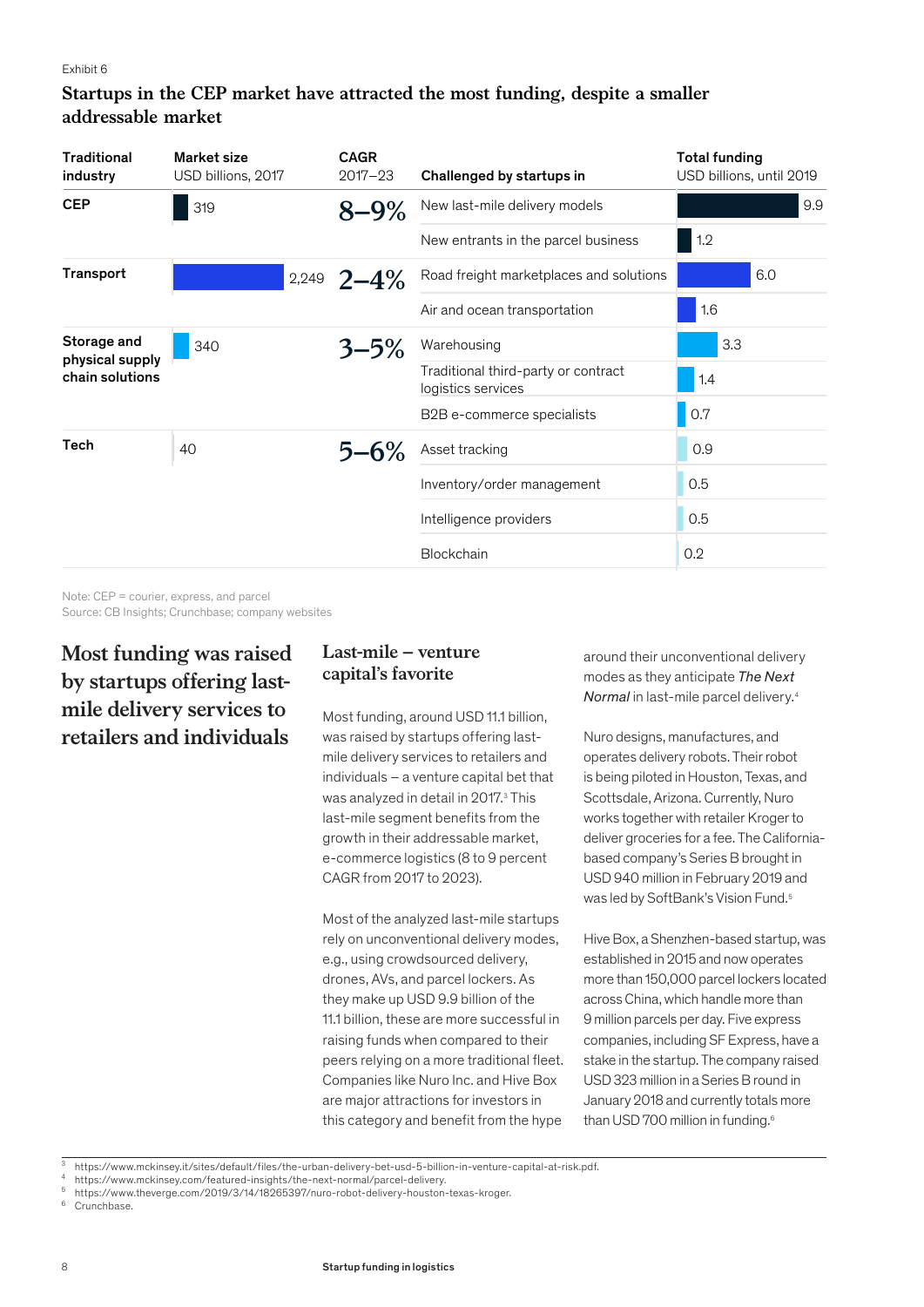**Freight platforms received the most corporate funding, threatening to replace traditional intermediaries**

### **The freight platform market – startups pushing forward, incumbents catching up**

Another segment that has captured a lot of attention and funding is freight platforms. This holds especially true for platforms that focus primarily on road transportation, which have received about USD 6 billion in funding. While the vast majority of this sum comes from investment funds, this segment has also seen the most corporate funding. For example, DB Schenker acquired a USD 25 million stake in the road freight booking platform uShip. These platforms aim to enhance pricing transparency, professionalize, and digitize the often informally handled shipper carrier exchange. They focus on leveraging existing data as a means to address vast inefficiencies that still exist in the market (e.g., caused by empty runs). Thus, these startups contribute significantly to improving the sustainability of the transport and logistics industries, a trend that is becoming more prevalent. Moreover, the customer experience and ease of use for truckers and customers is compelling. Even though the addressable market is gigantic (approximately USD 2.2 trillion for all modes globally), growth is slower, as only 2 to 4 percent CAGR is expected from 2017 to 2023.

While these road freight marketplaces and solutions have yet to capture large volumes, they have surely challenged asset-lighter brokers and freight forwarders by matching shippers, loads, and carriers directly, thus threatening to replace traditional intermediaries. The emergence of these solutions is pushing the traditional industry toward providing better visibility and more convenience.

Some incumbent players have already reacted: DHL Freight launched the online marketplace Saloodo in 2016, and Kühne + Nagel launched FreightNet, a road freight booking platform, in 2014. Transport Intelligence revealed that around 10 percent of volumes

are shipped or booked through online freight booking platforms, marketplaces, or online forwarders, which include incumbents' platforms like FreightNet.<sup>7</sup>

Platforms with a similar approach but a focus on air and ocean transport have raised far less than their road transportation peers (USD 1.6 billion). However, Flexport, with its strong offering and prominent customer base, clearly dominates this segment and accounts for USD 1.3 billion of the funding. Flexport recently announced a partnership with Chinese delivery and logistics company SF Express "[…] to offer customers a one-stop shop for freight services, including robust full container load (FCL) ocean shipping and air cargo. Working together, Flexport and SF Express will connect data and platforms to provide smarter and more advanced logistics services to address the specific needs of Chinese companies."<sup>8</sup> Incumbents have also reacted in this segment. Most prominently, Maersk launched its own digital forwarder, Twill, in April 2017. The digital shipping platform initially focused on shipments between China and the UK, but quickly expanded and managed to reach 27 countries by the end of 2018.<sup>9</sup>

New entrants in the third-party logistics market have also been successful in raising capital. USD 3.3 billion was given to startups developing logistics real estate, such as e-Shang Redwood, and USD 1.4 billion to asset-based logistics service providers, such as Chinese BEST Inc. or US-based Blue-Grace Logistics.

These are followed by companies involved in asset tracking (approximately USD 1 billion), specialized e-commerce service providers (approximately USD 640 million), providers of analytics solutions (approximately USD 530 million), inventory and order management solution providers (approximately 530 million), and finally, startups involved in developing blockchain technology for logistics (approximately 160 million).

https://www.ti-insight.com/product/global-freight-forwarding/.

<sup>8</sup> https://www.flexport.com/blog/flexport-and-sf-express-partner-to-increase-freight-visibility-in-china.

<sup>9</sup> https://www.maersk.com/news/articles/2019/06/26/leveraging-technology-to-grow.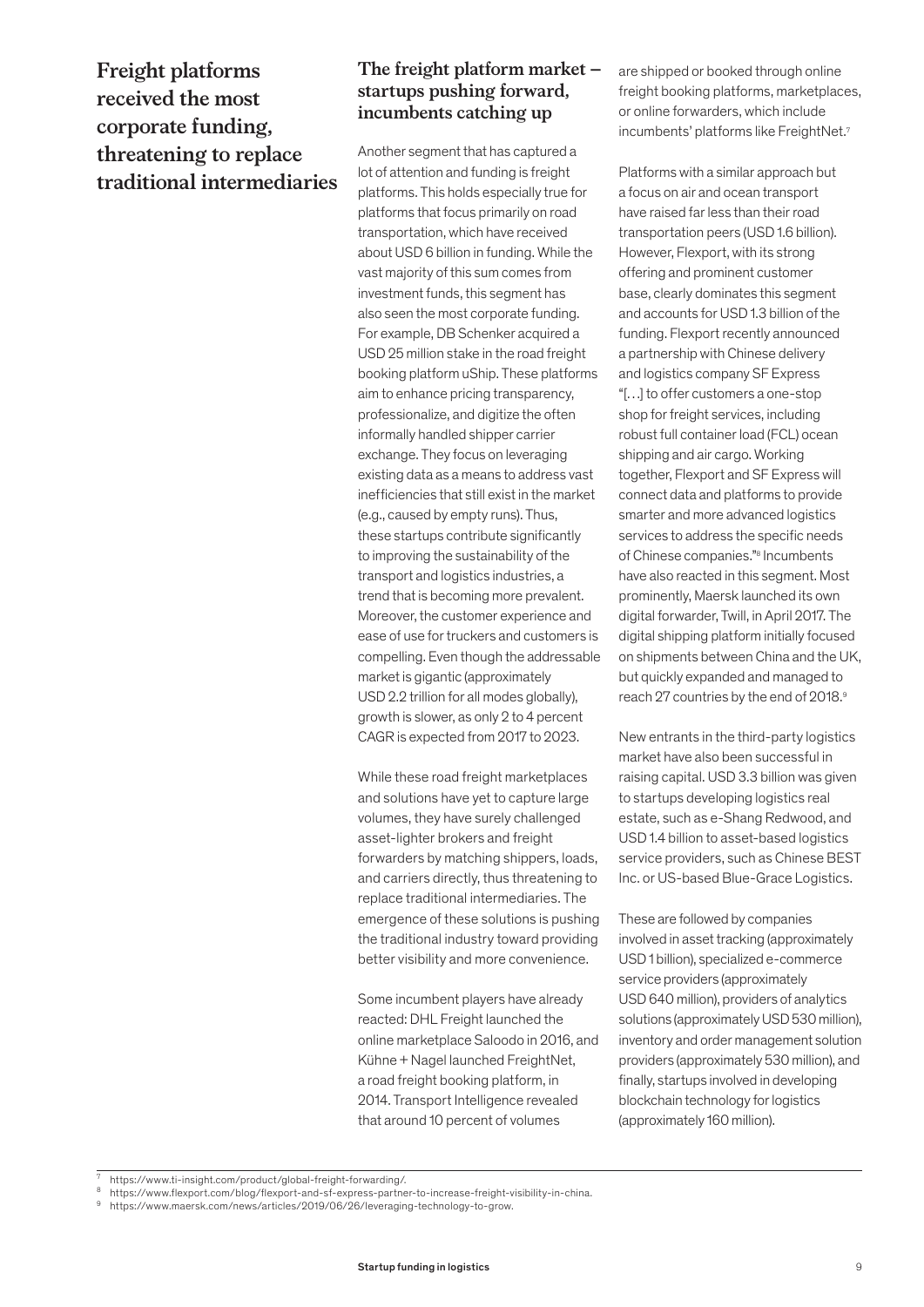### **Last-mile and freight platforms have been on the map for a while; tech-enabled asset players in 3PL market gaining traction**

|                                                           | Traditional industry: CEP |                                      | Storage Transport | Tech | USD 50 million |
|-----------------------------------------------------------|---------------------------|--------------------------------------|-------------------|------|----------------|
|                                                           |                           | Average annual funding, USD millions |                   |      |                |
| Segment                                                   | $2010 - 14$               |                                      |                   |      |                |
| New last-mile delivery models                             | 29                        |                                      |                   |      | 1,947          |
| Road freight marketplace and solutions                    | 35                        |                                      |                   |      | 1,151          |
| Warehousing                                               | 4                         |                                      |                   |      | 654            |
| Air and ocean transportation                              | 10                        |                                      |                   |      | 301            |
| Traditional third-party or contract<br>logistics services | $\ensuremath{\mathsf{3}}$ |                                      |                   |      | 271            |
| New entrants in the parcel business                       | $\mathsf 9$               |                                      |                   |      | 234            |
| B2B e-commerce specialists                                | 7                         |                                      |                   |      | 134            |
| Intelligence providers                                    | 1                         |                                      |                   |      | 106            |
| Inventory/order management                                | $17\,$                    |                                      |                   |      | 92             |
| Asset tracking                                            | 20                        |                                      |                   |      | 54             |
| Blockchain                                                | $11$                      |                                      |                   |      | 21             |
|                                                           |                           |                                      |                   |      |                |

Source: Crunchbase; McKinsey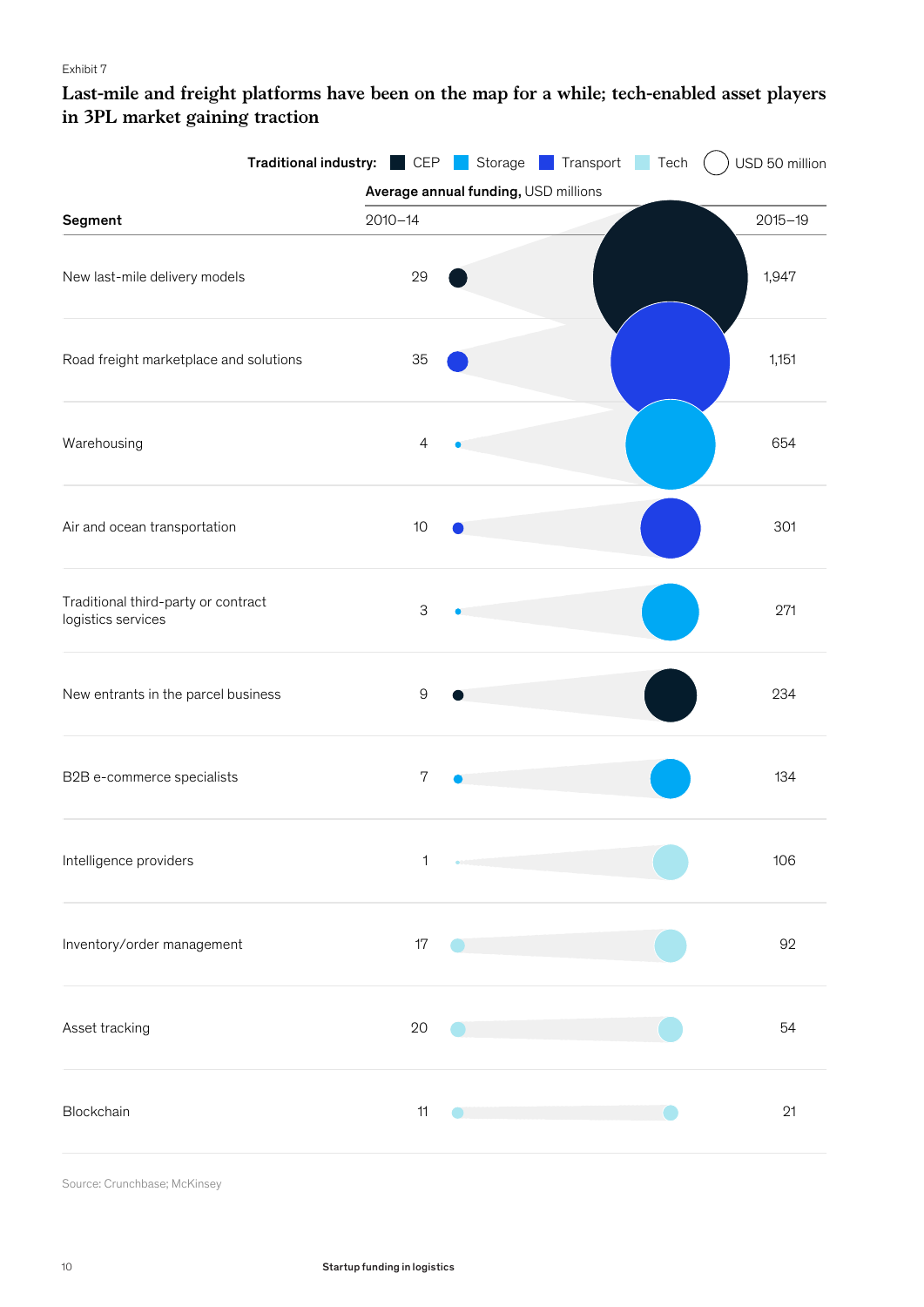**Asset-based logistics service providers are the second fastestgrowing segment**

Looking at investments in these categories over time, warehousing has grown the most when comparing the average yearly funding in the periods of 2010 to 2014 and 2015 to 2019.

Asset-based logistics service providers are the second fastest-growing segment, so both rather "traditional" segments are increasingly popular among investors. While the assetlighter freight platforms and last-mile delivery companies have collected the most funding, investors seem to increasingly turn back to good old asset-based models revamped with tech capabilities (see Exhibit 7).

**China is ahead of the pack and has taken the lead from the US**

In recent years, funding has shifted from the US to China. While the US accounted for 54 percent of total funding back in 2014 and only 35 percent in 2019 (cumulative), China accounted for 40 percent in 2019 (cumulative) compared to just 19 percent in 2014. The startup landscape in China is characterized by a high concentration of very large funding rounds: a mere 20 Chinese logistics startups were able to collect more than USD 10 billion, while 61 of their US peers were able to collect about USD 9.8 billion (see Exhibit 8).

### Exhibit 8

### **The US received the largest amount of funding in 2014 — in 2019, Chinese startups dominated funding**



Percentage of total, 2014–19



Source: CB Insights; Crunchbase; company websites 1. Funding received by companies headquartered in the respective region.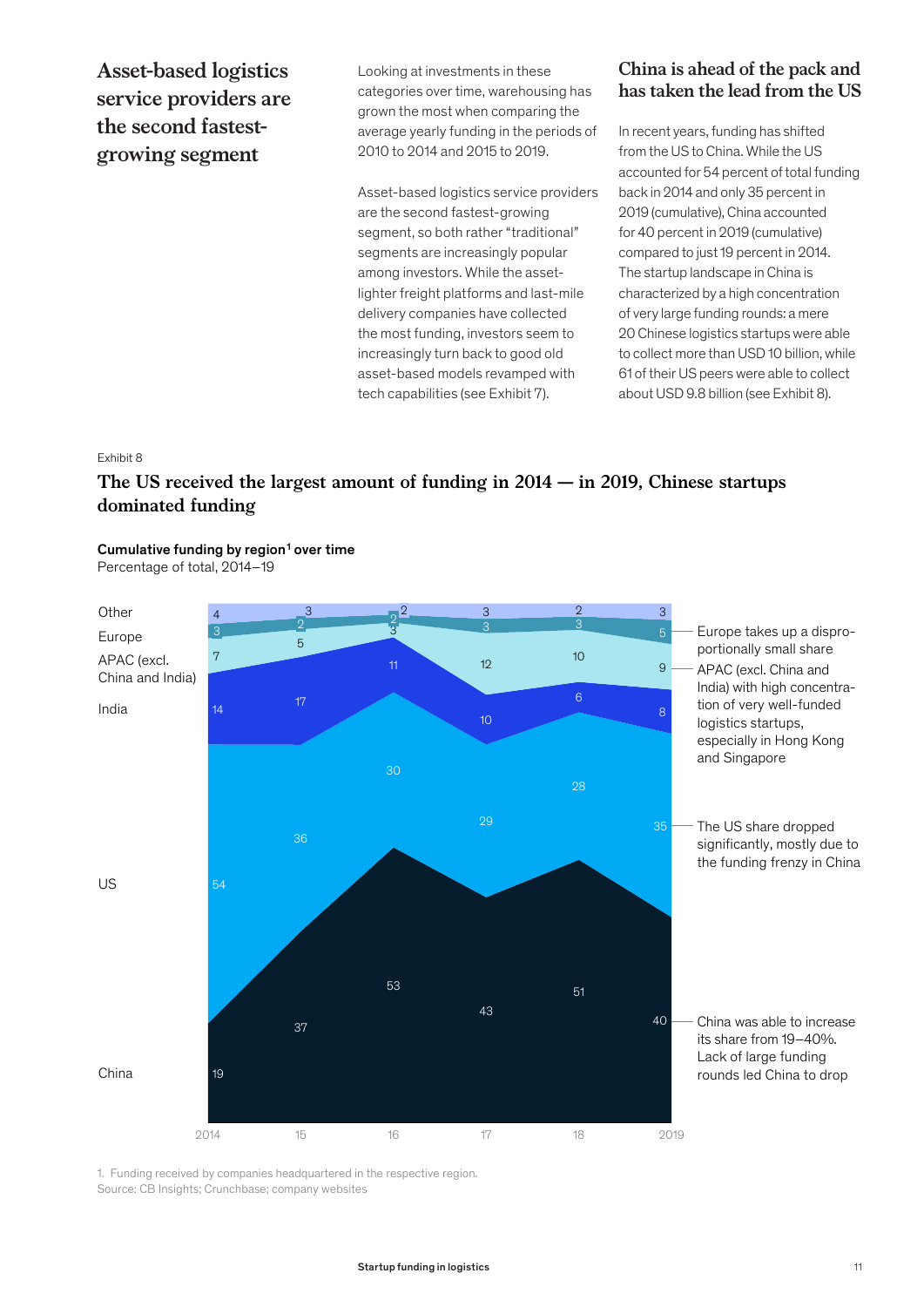### **6 out of 10**

best-funded logistics startups are from China

The concentration in China can also be illustrated this way: six of the top ten best-funded logistics startups are from China, the best-funded of which being the Manbang Group, an Uber-like platform for trucks formed by the merger of Yunmanman and Huochebang; it received USD 1.9 billion in an enormous private-equity round. Manbang has used the funding to acquire logistics talent and acquire its own assets via its integration of Zihong Logistics. Manbang's funding round constitutes the single largest funding round for a logistics startup and was led by SoftBank's Vision Fund as well as the China Reform Fund Management, with other investors, including Google's Capital G, Tencent Holdings, Sequoia Capital, and others.

China's dominance is driven by a tendency to innovate fast and a willingness to try out novel business models, accelerated by stronger overall economic growth. China has already become one of the greatest incubators of many disruptive digital innovators and is a leading global investor in disruptive technologies. One way to see how this manifests is the tremendous demand growth in e-commerce, which has long moved past tier-one cities.<sup>10</sup> The country thus seeks new, efficient, and convenient ways of delivering the ever-increasing number of goods ordered online. Previous research shows that the average citizen residing in tier-one cities orders more than 70 parcels per year, on average.<sup>11</sup>

The importance of the e-commerce sector for China is also reflected in Premier Li's "Internet Plus" initiative, which aims to "boost the integration of logistics and internet technology, lower the cost for enterprises, and make people's lives more convenient."12

E-commerce does a great deal for the convenience part, and thus last-mile

delivery providers have received lots of attention and funding. Another important part of the quote is that the cost for enterprises will be lowered. China has relatively high logistics costs (logistics account for approximately 13 percent of GDP, while developed countries average at approximately 8 percent), and the government has repeatedly expressed its interest in lowering these. The Reform Fund's stake in Manbang shows that supporting startups is one way they intend to do so.

Furthermore, local governments set up industrial parks and provide infrastructure and capital to create an ecosystem in which entrepreneurs can cooperate and flourish. The government expects this to spur economic growth, foster innovation, and generate tax revenue. The latter seems to be less of a priority; however, venture capital firms have enjoyed a deduction on taxable income by 70 percent of their investment in seed or early-stage high-tech startups since the beginning of 2019.13 Small companies can also qualify for significant tax relief if their income does not exceed RMB 3 million (about USD 435,800).14

Aside from favorable demand growth and high government support, a third factor plays an important role in the success of China's logistics startups: the combination of tech and logistics expertise. This is best observed at the Manbang Group, which has hired hundreds of people previously employed by logistics players, such as Alibaba or logistics incumbents.

<sup>10</sup> For more information, see: https://www.mckinsey.com/~/media/mckinsey/featured%20insights/china/china%20digital%20consumer%20trends%20in%202019/ china-digital-consumer-trends-in-2019.ashx.

<sup>11</sup> For more information, see: https://www.mckinsey.com/~/media/McKinsey/Industries/Travel%20Transport%20and%20Logistics/Our%20Insights/The%20

endgame%20for%20postal%20networks%20How%20to%20win%20in%20the%20age%20of%20e%20commerce/The-Endgame-for-Postal-Networks.ashx. <sup>12</sup> http://english.www.gov.cn/premier/news/2016/07/21/content\_281475398667727.htm.

<sup>13</sup> http://www.chinatax.gov.cn/chinatax/n810341/n810765/n4182981/201901/c4184156/content.html.

<sup>14</sup> https://www.sjgrand.cn/sme-startup-china-guide-recent-tax-cuts/.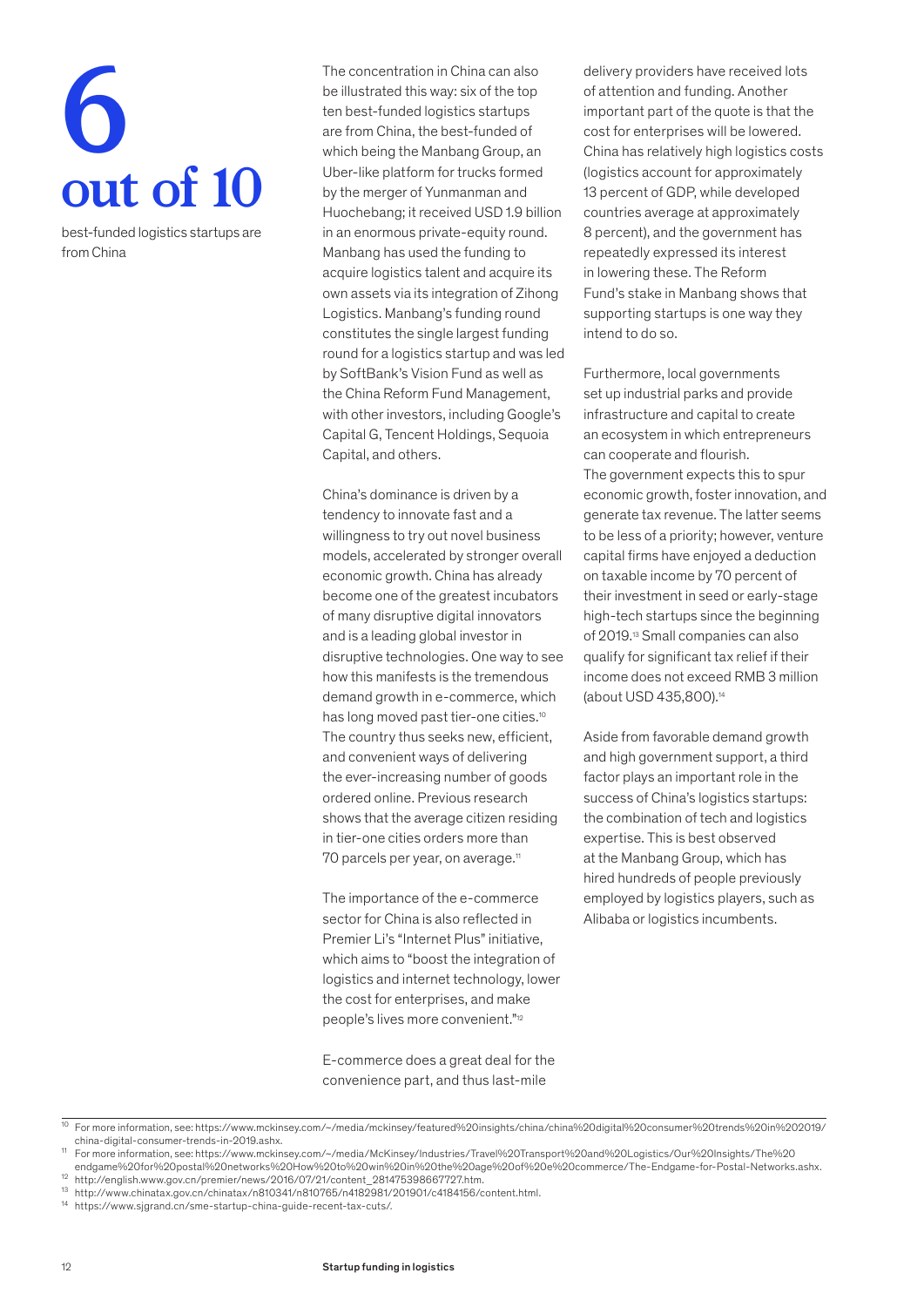**Indian market has seen several successful new entrants with traditional business models**

### **APAC – successful new entrants with traditional business models**

APAC (excluding China) also has a high concentration of very well-funded logistics startups, especially in Hong Kong, Singapore, and India.

Startups in Hong Kong benefit from their proximity to large and fast-growing markets in China and Southeast Asia. For example, e-Shang Redwood, a logistics real estate developer, has a large portfolio of projects in China and has even expanded into Japan, South Korea, India, Singapore, and Australia. Similarly, 4PX Express, which was established in Hong Kong in 2004, already employs 1,500 people across 50 locations and provides China-focused crossborder e-commerce services to a large number of merchants. The Singapore Post and Shenzhen Capital Group, a government-owned venture capital and private-equity investment fund, are among the company's major investors.15

Last-mile startups entering the market with more traditional modes (scooters, vans, trucks) are most successful in Asia-Pacific, especially in India, where players, such as Delhivery and Xpressbees, have built a completely new parcel network and collected hundreds of millions in funding within a few years. This shows that the traditional parcel players' offerings have not sufficiently addressed these markets.

Delhivery managed to build a parcel network within a few years after its establishment in 2011 and has thus far collected around USD 935 million in funding. The company moved from providing quick food deliveries to e-commerce fulfillment and has delivered over 550 million shipments thus far. Besides operating an express parcel network, the company has 75 fulfillment centers (with more than 4 million square meters of space) across India, their own fleet offering less-than-truckload and full-truckload services, as well as a cross-border network of clearance agents and forwarders. Delhivery has also built its own tech capabilities, e.g., through its in-house transport management platform and its freight booking and management interfaces Optimus and Orio.

Xpressbees is another Indian delivery startup specializing in e-commerce and delivers over 60,000 shipments per day. The company focuses on sameand next-day delivery and has gathered more than USD 160 million in funding (including an investment from Alibaba) since their establishment in 2015.

Bangalore-based digital trucking platform Blackbuck has simplified India's trucking market and was able to raise USD 285 million since their founding in 2015. Their platform lists 300,000 trucks from 60,000 fleet owners, and the company recently announced a partnership with Maersk.16

<sup>15</sup> http://en.4px.com/index.php/about-us.html.

<sup>16</sup> https://www.maersk.com/news/articles/2019/08/21/maersk-and-blackbuck-partner.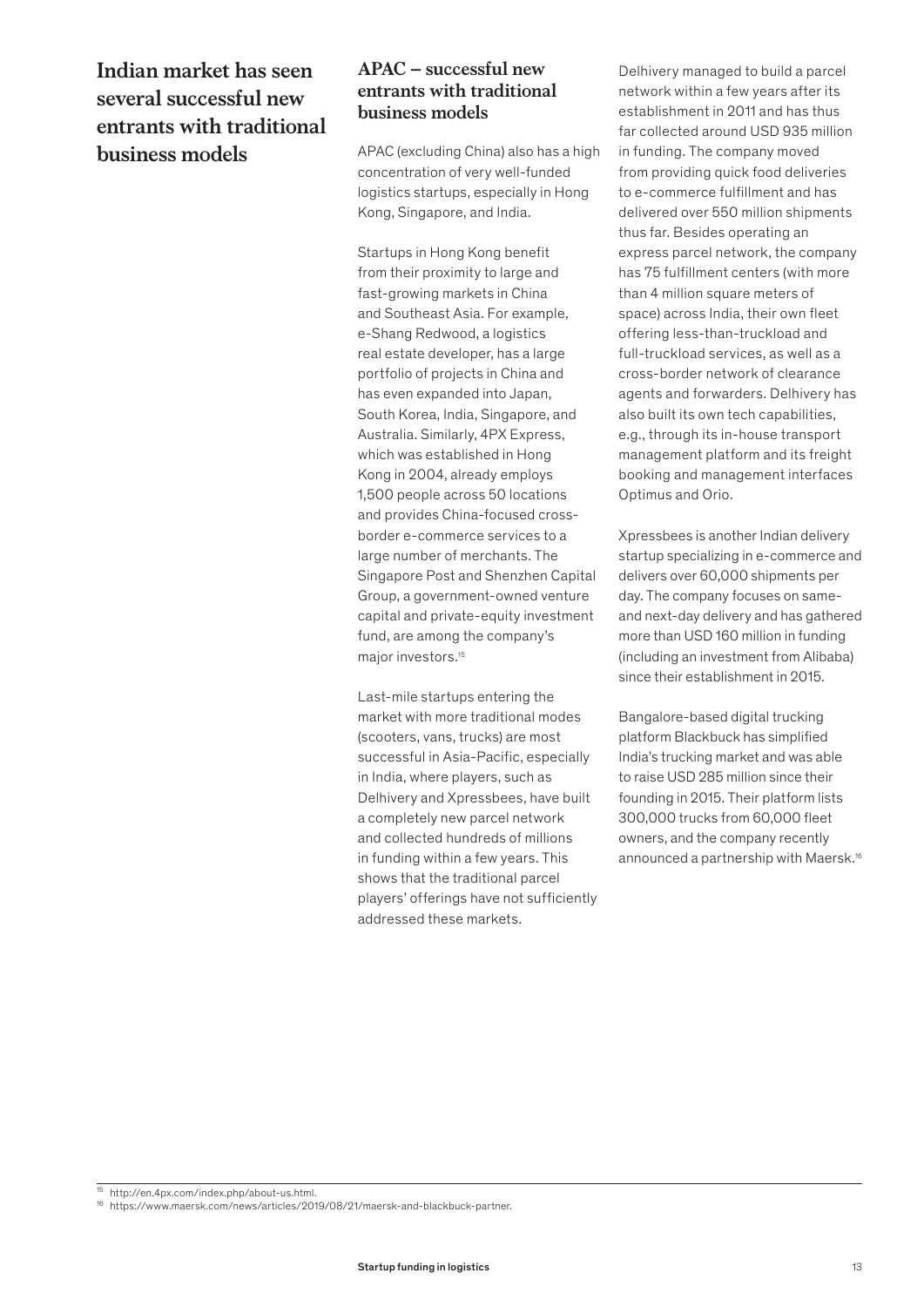

of the cumulative logistics startup funding is accounted for in Europe

### **Europe – only a drop in the ocean**

The money raised by their Asian and US peers has reached levels that European startups can only dream of. Europe's logistics startups are funded far less and only account for a 5 percent share of the cumulative logistics startup funding.

Despite Europe's strong presence in the traditional industry, with big names like Deutsche Post DHL, Kühne + Nagel, DSV, and Schenker, European logistics startups cannot keep up with the funding raised in other parts of the world. Europe contributes 26 percent to the global GDP, and European-based logistics companies take up almost half of the global top 50 logistics service providers' revenues, but the funding that European logistics startups receive is low compared to the US and China (see Exhibit 9).

### Exhibit 9

### **Funding for logistics startups in Europe lags when compared to the overall funding landscape**







Percentage of total, 2018–19



Source: Crunchbase; PitchBook; IMF; Armstrong & Associates 1. Determined by looking at global revenue of the top 50 LSPs from Armstrong & Associates.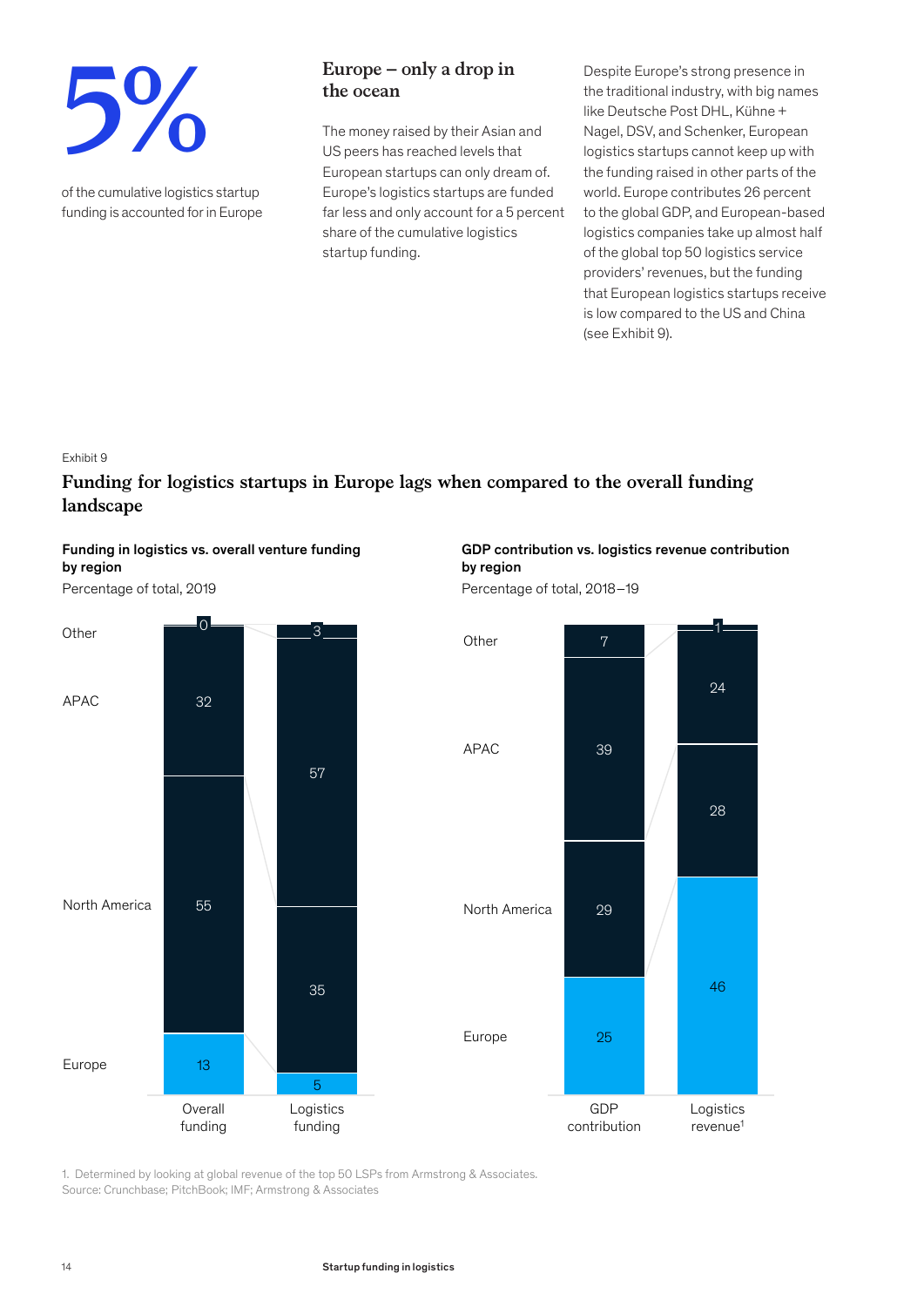### **Funding rounds in Europe are dwarfed by enormous rounds in US and APAC**

Apparently, neither the local incumbents nor local investor communities believe in the opportunity of tech-enabled logistics startups to the extent that Chinese and US investors do. What is considered significant and makes headlines in Europe, such as last year's highlights, including Zencargo's USD 20 million round in April, FreightHub's USD 30 million in May, or even Sennder's USD 70 million in July, is dwarfed by rounds worth hundreds of millions in Asia and the US. One part of the explanation is that venture funding just isn't as common in Europe as it is in Silicon Valley or Shenzhen. However, the overall venture capital funding share of Europe (across all industries) was at about 15 percent in 2018, so the 5 percent share of the cumulative logistics startup funding still seems very small.

One significant barrier for the European logistics startups is the established shippers, such as traditional manufacturing companies, which have relied on incumbent services for decades. This makes them reluctant to use new services from unestablished companies, while younger, fastergrowing Asian peers, who are not bound by decade-long relationships to their logistics partners, seem to be more open to using these new services.

While these European incumbents have not yet been seriously threatened by any new entrants in their home market (partially because these startups lack serious firepower and assets), with some of their volumes in foreign markets, especially India, Southeast Asia, and China are already being taken away by these well-funded startups. Compared to the US and China, European startups are also at a disadvantage when it comes to the size of their home countries, and to some extent, language barriers and national borders also pose restrictions on the growth of these new entrants. This fragmentation even takes place within

national borders. Logistics clusters and tech-startup clusters are seldom colocated, hindering cooperation and knowledge exchange among the two camps. Digital startups spawn and flourish in capital cities, such as Amsterdam and Berlin, but have very little contact with logistics hotspots like Hamburg or Rotterdam. This might also be a reason why last-mile is such a popular and well-funded segment. Urban tech talent is confronted with rapid urban e-commerce delivery more frequently than with the drier issues of warehouse process optimization or port and airport operations to process long-haul shipments, usually located outside of cities.

The analyzed funding is creating substantial opportunities for startups to drive innovation in the sector. It is enabling young companies to compete with incumbents and will challenge the status quo over the next decade.

In the following section, the implications for incumbents, startups, and investors are analyzed, and key hypotheses are presented.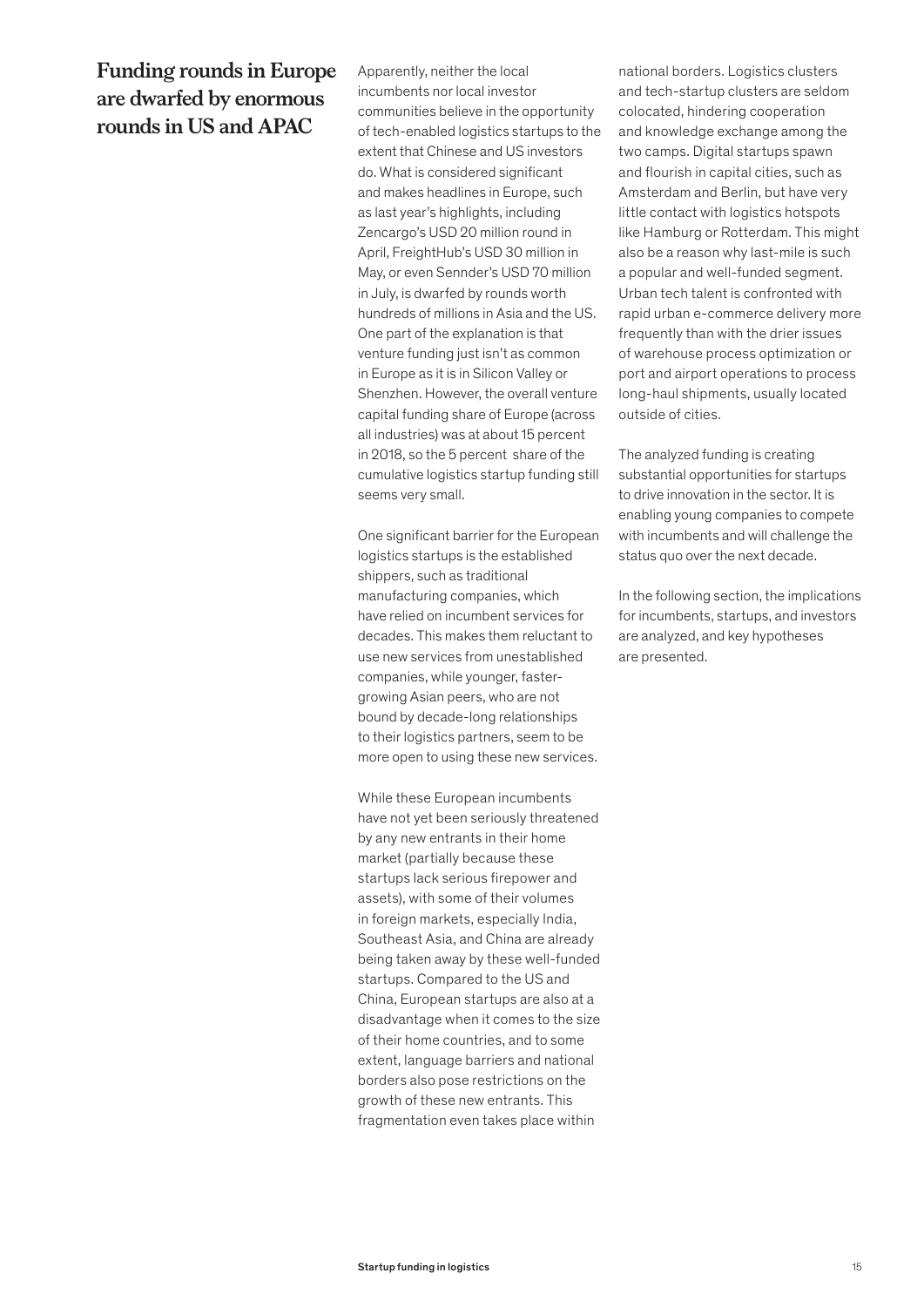### **Disruption ahead, gradual evolvement, or big bust?**

### Incumbents are here to stay – at least for now

Although logistics incumbents are not going anywhere, the question remains: how disruptive will these startups turn out to be? Will they gradually eliminate traditional value pools and monopolize future ones (as seen in travel distribution, music, television, and communication)? Or will they converge with innovating incumbents competing for the same customers and profits in the same services?

The most mature startups from the sample have already realized their need for operational improvements and thus have turned to expanding logistics expertise by hiring staff from the incumbents (e.g., Uber Freight with headquarters in Chicago) or even by developing their own asset-based networks (e.g., Flexport built warehouses in Los Angeles, Hong Kong, and recently added one in Shenzhen). The company also chartered B747s for shipments from Hong Kong to Los Angeles, but recently replaced this dedicated service with more flexible blockspace agreements on freighters covering several origins in Asia.

The good news for the traditional logistics providers is that in the short term, the network, assets, and relationships of incumbents are not going to be disrupted, at least not in their major markets. As of now, no new entrant has enough control over its network to ensure a globally integrated, seamless transportation on behalf of a large shipper: a capability that Kühne + Nagel or DHL Global Forwarding consider their domain.

### Startups are eating away at incumbents' growth prospects

Despite the fact that incumbents are here to stay, startups have managed to tap into markets that incumbents have long ignored. They were therefore able to take a significant share of future growth potential away from incumbents. This is reflected in some of the lackluster capital market trading of incumbents today. For

example, in e-commerce, third-party logistics companies are increasingly losing shares to the growing captive logistics offering of e-commerce and tech leaders as well as startups that have tapped into market niches (e.g., seamless returns handling). Tech companies, such as Google and SAP, are investing in AI, machine learning, and analytics capabilities focused on optimizing supply chains and logistics expenditures, while leading online retailers, such as Amazon and Alibaba, are investing in startups directly innovating in last-mile delivery.

In addition, startups in fast-growing, emerging markets have successfully adopted more traditional business models in view of the lack of strong incumbents. Capturing the growth of these emerging markets will be significantly tougher once a local startup has created strong customer ties – another major opportunity lost for incumbents.

To prevent new entrants from capturing the second wave of growth segments again and keep other customers from insourcing, incumbents need to review their global presence and customer satisfaction across service segments and new customer requirements, such as increasing sustainability, and map it against the most promising growth segments.

Overarching partnerships will become increasingly important for succeeding in the future, especially since processes in the industry are so intertwined. Connecting startups with incumbents can unlock substantial opportunities for all stakeholders. Incumbents have the opportunity to learn from young companies and deploy digital capabilities to link their physical network with customers; startups get to improve their credibility and brand awareness as well as gain access to customers. Incumbents can benefit by learning how to become more agile, get new ideas, and improve how dynamic and digital their brand is perceived.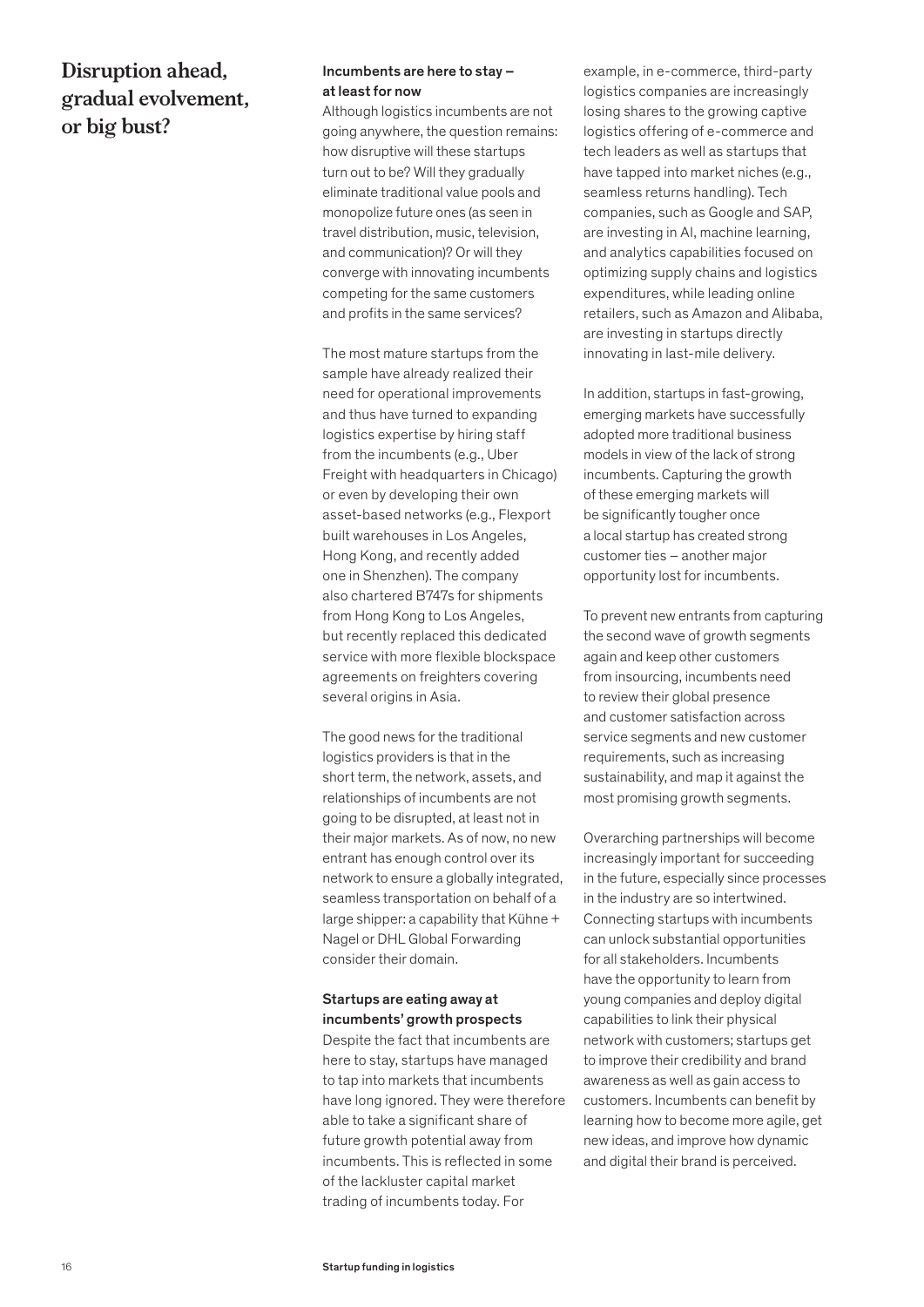**By 2030, e-forwarding or crowdsourced delivery will become the new normal**

### Logistics in 2030 – a more balanced picture

Logistics incumbents are likely not going anywhere – and for them, that's as much of a reason for concern as it is a relief – but startups are gaining momentum in their respective highgrowth regions and niches. When these segments (e.g., same-day and in certain categories and cities, even instant delivery) become part of the new normal, frontrunning startups will become some of the largest logistics companies. Since the distribution of funding does not reflect the current revenue distribution of logistics companies but is actually in contrast to it (Exhibit 9), the well-funded frontrunners from the startup space will likely originate from emerging markets. In fact, as more funding goes to lessdeveloped markets, the new wave of big logistics companies will likely come from those markets. Thus, in 2030, the revenues of logistics companies will become more evenly distributed between the major regions.

The number of corporate investments in startups will grow further: growth in China is booming, and incumbents are enjoying low interest rates (while eager to lead in e-commerce logistics innovations). This will not only include corporate investments; M&A activity will also dominate the headlines in the coming years. Incumbents are already eyeing targets to insource growth verticals (e.g., CEVA Logistics acquired a stake in e-commerce logistics company Wing) or regions (e.g., Kühne + Nagel has acquired Indonesian Wira Logistics).

Not only will the regional revenue split become more balanced, but also the capabilities: while increasing complexity of managing a large logistics business will push startups to own assets, incumbents are increasingly improving user experience and their IT front end.

Innovation will continue: by 2030, e-forwarding or crowdsourced delivery will become the new normal, and startups will build complementing services to these new segments of logistics. In 2030, retailers might leverage a control tower solution developed by a startup (that might not even exist yet) to manage Instacart and other delivery options.

The logistics industry in 2030 will have moved even closer to customers. E-commerce and B2C will become the new normal, and incumbents will have improved their processes to become more customer friendly. Logistics companies that did not exist ten years ago will join DHL, Maersk, and other global heavyweights on the list of the largest logistics companies.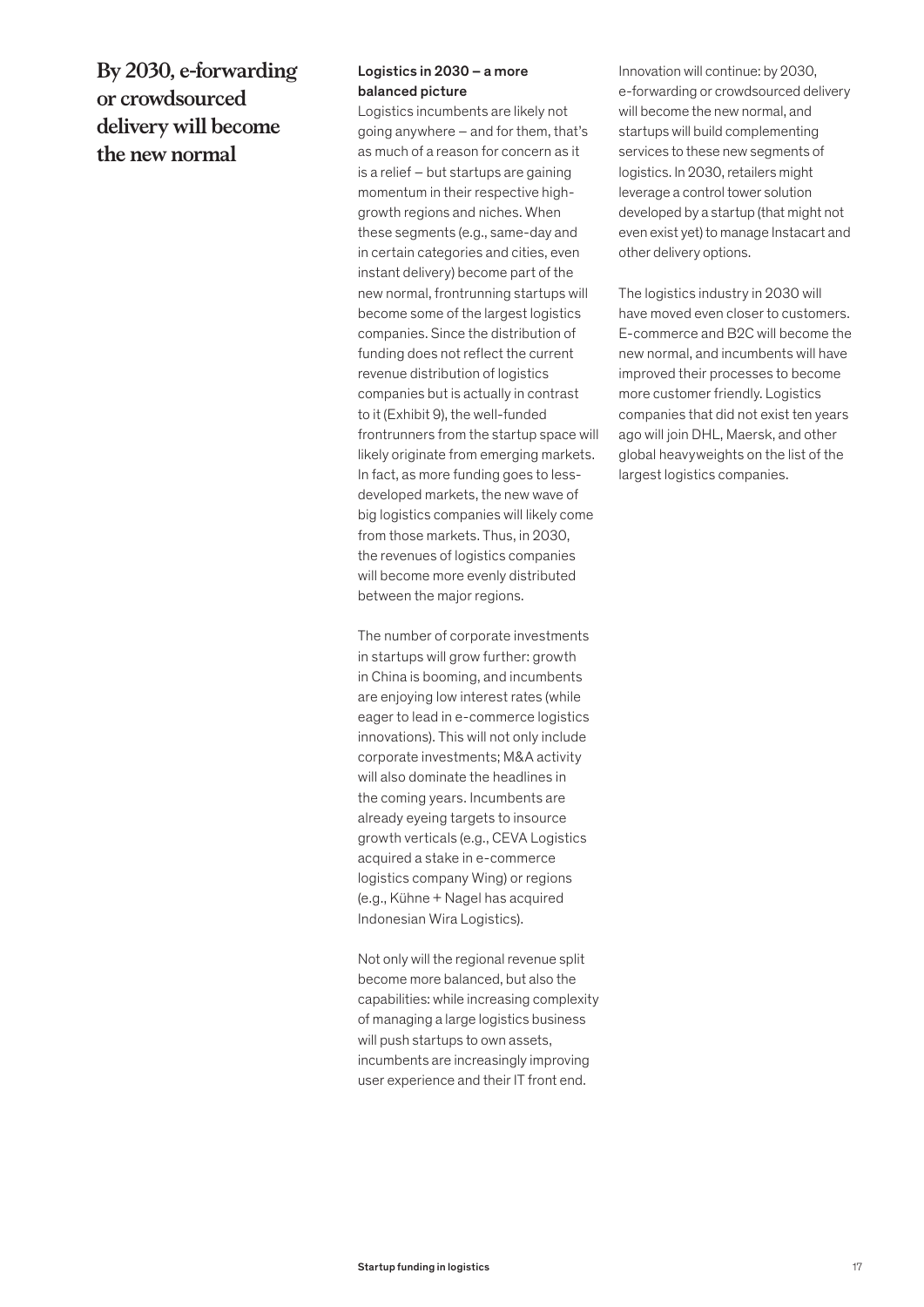### **Actions to make the journey to 2030 a success**

### Incumbents

- Map offering against market growth. Startups have conquered markets where incumbents had a weak offering. To prevent new entrants from capturing the second wave of growth segments again and keep other customers from insourcing, incumbents need to review their global presence and customer satisfaction across service segments and map it against the most promising growth segments. The offering is likely to have more gaps than expected!
- Outsource IT. Just as logistics providers convince shippers to outsource activities that are not core to their business, namely logistics, logistics incumbents should avoid building complex proprietary IT solutions, even more so when these have to be layered on top of inflexible legacy systems. Unless you have exceptionally strong tech capabilities internally, use readily available solutions for the back end of operations (e.g., TMS, WMS, ERP) and focus on a seamless IT integration and a user-friendly front end. The money is most likely better invested in advanced data analytics and interpretation expertise than in hardware and non-differentiating software assets.
- Put your money where your mouth is and digitize. There are not a lot of options in choosing how to go about this – four to be exact:
	- 1. Self-digitize internal processes
	- 2.Establish own startups
	- 3.Acquire digital startups
	- 4.Cooperate with digital startups

However, successful digitization for incumbents requires investment and committed leadership. Incumbents need to let the incubated startup operate fully independently, but should provide connections, financial resources, and operational expertise. Maersk has successfully created an e-forwarder by building a truly independent entity and ultimately letting the new organization compete with the existing business. DHL realized that its asset-light brokerage platform was not suited for the Indian market and thus acquired its own assets. Its SmarTrucking business has already reached industry-leading performance KPIs (e.g., 95 percent on-time delivery) and aims for a rapid expansion of its fleet: 10,000 trucks within ten years compared to the 745 it has now.17 UPS already developed a private-equity arm back in 1997. What is now known as UPS Ventures has invested hundreds of millions in companies, such as trucking platform TuSimple, crowdsourced delivery service Deliv, inventory/return management company Optoro, and more. In addition to launching FreightNet, Kühne + Nagel partnered with the Berlinbased "Startupbootcamp Smart Transportation & Energy" in 2016 and recently launched Reefknot Investments with Singaporean investment giant Temasek. This USD 50 million venture capital fund is looking to support growth stage businesses that have advanced tech capabilities or disruptive business models. On October 30, 2019, Reefknot made its first investment in Powler.io, an AI platform facilitating decision making. Reefknot's investment was part of Powler's Series B worth USD 24 million, which also included investors, such as Singapore's SGInnovate. Other successful examples of bold investments and leadership dedication include SF Express' investments in HiveBox and the associated parcel locker infrastructure, Hellmann's rollout of Freightos' AcceleRate rate management and auto quote system, and DB Schenker's investment and partnership with uShip.

 $\frac{17}{17}$  https://www.dhlsmartrucking.com/press-room-details/dhl-to-add-10-000-trucks.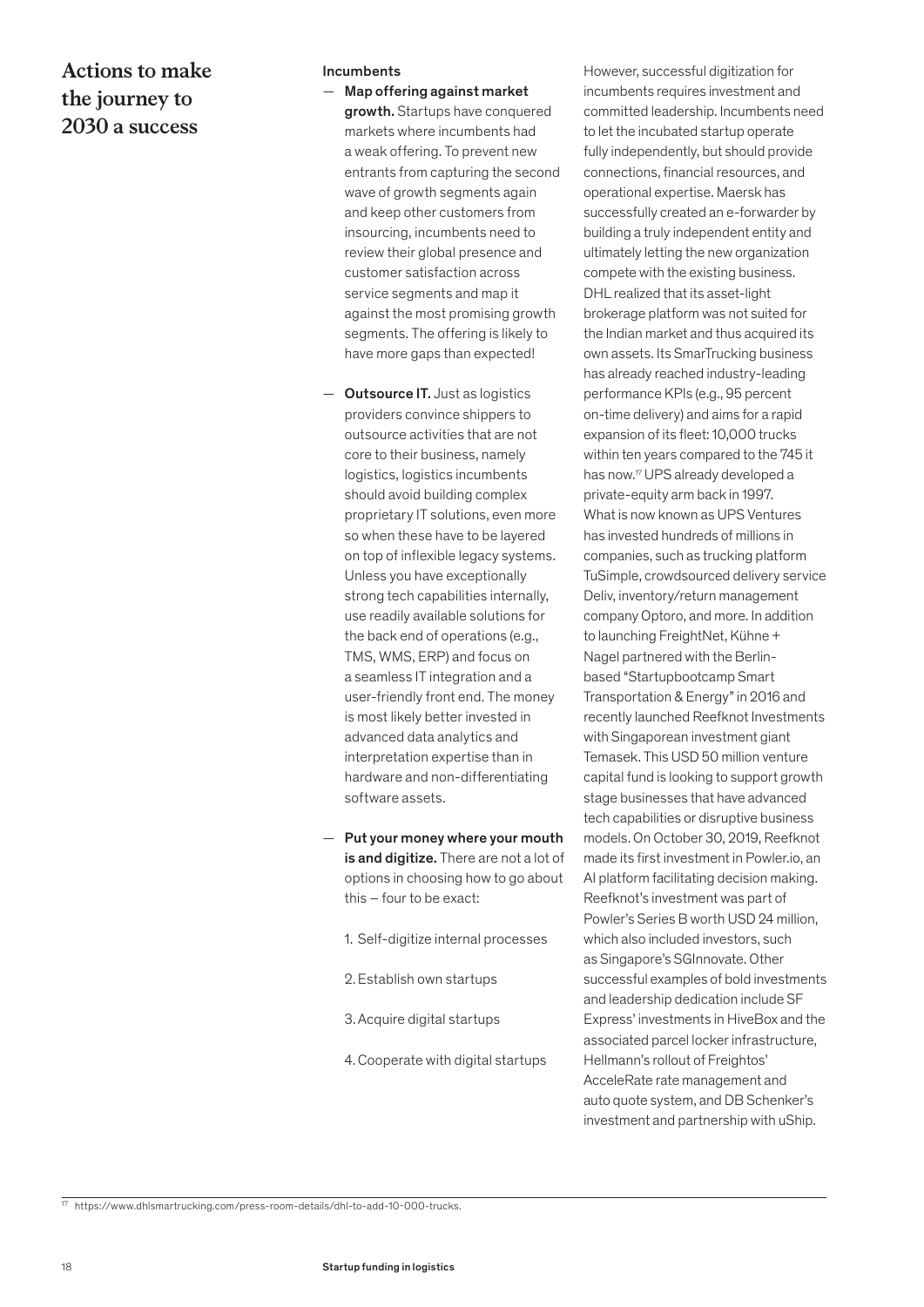### **Startups**

- Gain some muscles. To fill venture capital inflows and growth prospects with actual volumes, startups need to expand their scale, deliver operational excellence, and have a compelling sales process. This perhaps does not require ownership but at least privileged access to and control of selected tangible network assets (think cross-docks and consolidation facilities) as well as experienced logistics talent. Operational expertise is a key requirement as complex supply chains are always prone to errors and external disruptions that require on the ground resolutions – which cannot pe provided by a pure software solution. So far, the industry was spared a fundamental disruption – something many were worried about only a few years back. While it makes for a compelling deal story, it's not enough to look at an interesting market, identify a certain problem, and figure out how it could be improved. Startups need serious operational expertise and a holistic understanding of the entire market and the relationship between each element. Otherwise, you might end up solving a certain problem in an impressive fashion but not being able to attract customers, or other processes could be involved in the flow of goods that might not be supported by the platform. You might have a good product that serves a certain purpose, but you're not going to be a game changer.
- Showcase profitability. In 2019.
	- several startups entering the stock markets through an IPO found themselves in the middle of a disaster. The business models that failed their IPO had similarities to those in logistics: disruptors in an asset-based, network business experienced significant losses but high growth. Business model slogans like "Uberization of Freight" or "Airbnb for Warehouses" might look compelling at first glance, but the comparison only works on a

superficial level. In addition, recent public offerings have led investors and the industry to question how sustainable the economics of some of these new entrants really are. Therefore, investors will become more cautious when assessing the investment grade of logistics startups and look out for startups that showcase profitability on a unit basis or on a submarket level.

Stay flexible. In an industry with strong network effects and economies of scale, of course not all startups in this sample will prove to be successful. Staying flexible will help, as demonstrated by a number of young companies that successfully changed their business model. Examples include Uber's step into logistics: while Uber's first logistics business, the instant-delivery platform Uber Rush, was terminated after a few years of losses, its second platform, Uber Freight, is already a sizeable business and is still growing. The startup Kontainers started as an e-forwarder and has successfully transformed into a back-end solution provider for logistics incumbents.

### Investors

— Look out for the most analog steps in the value chain. While last-mile delivery models and freight platforms have already acquired billions in funding, the next industries ready for disruption and massive startup funding could be within connectivity of ocean and surfacebased transportation. Containers still wait between five and seven days on average to be picked up. In a world where the industry has come to expect instant delivery, this is an opportunity for startups to step in. Another interesting segment is logistics real estate: with increasing demand for warehousing space close to end consumers, innovative solutions like store , micro-, or crowd-sourced fulfillment might increasingly attract the attention of investors. There are several segments in logistics that have not yet fully benefitted from digitization and still cause friction in the supply chain.

— Foster overarching partnerships. Investors can use their network to connect startups with incumbents. This can unlock substantial opportunities for all stakeholders. Startups get to improve their credibility and brand awareness as well as gain access to customers. Incumbents can benefit by learning how to become more agile, get new ideas, and improve how dynamic and digital their brand is perceived. Additionally, investors can connect with startups from related industries. Since processes are so intertwined, most established players are not pure play, meaning they combine capabilities from different segments. Warburg Pincus merged its warehousing service provider e-Shang with logistics property investor The Redwood Group to create e-Shang Redwood. After suspending its IPO in Hong Kong in June last year, due to unfavorable market conditions, the group is now looking to revive its offering.<sup>18</sup>

Another example of an investor bringing together startups from related industries is Insight Partners: their roll-up (acquisition and merger) of E2Open, INTTRA, and Amber Road is increasingly creating a network of information exchange spanning the entire value chain.

Other interesting opportunities could bring together logistics startups with startups in autonomous driving or electrified transportation, or synergies could be created by teaming up a digital freight forwarder with a visibility provider. Investors should build their portfolio wisely to bridge the gaps in startups' offerings and unlock major potential, either through extensive partnerships or even roll-ups.

<sup>18</sup> https://www.ft.com/content/a61d4c2e-d5d3-11e9-8367-807ebd53ab77.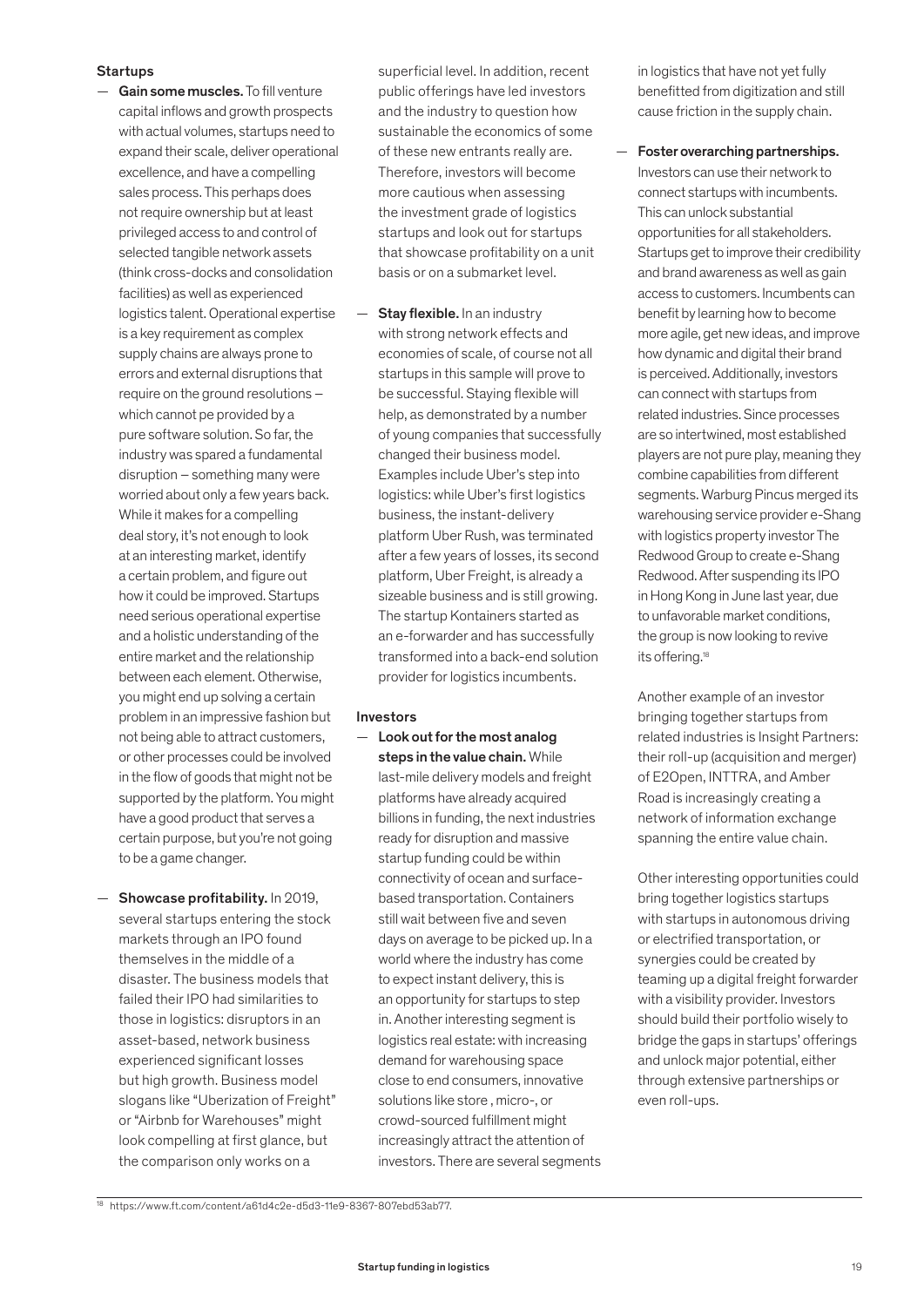**The ultimate winners are end customers and shippers benefitting from increasing competition and increased customer centricity**

Incumbents have the opportunity to learn from young companies and deploy digital capabilities to link their physical network with customers; startups are in the spotlight of incumbents and investors, and can study the mistakes of the sector's unicorns; investors can select from a growing number of companies spanning all steps of the value chain and different levels of maturity.

Despite these opportunities for players in the logistics industry, the ultimate winners are end customers and shippers benefitting from increasing competition and increased customer centricity. The logistics sector has exciting times ahead.

### **About the authors**

Ludwig Hausmann is a partner in McKinsey's Munich office. Tobias Wölfel is a specialist in the Dusseldorf office, where Jaron Stoffels and Oliver Fleck are analysts.

The authors wish to thank Troels Støvring for his contributions to this article. Troels Støvring is the former CEO of Twill (Maersk's digital freight forwarding startup) and currently works as an External Advisor to McKinsey & Company.